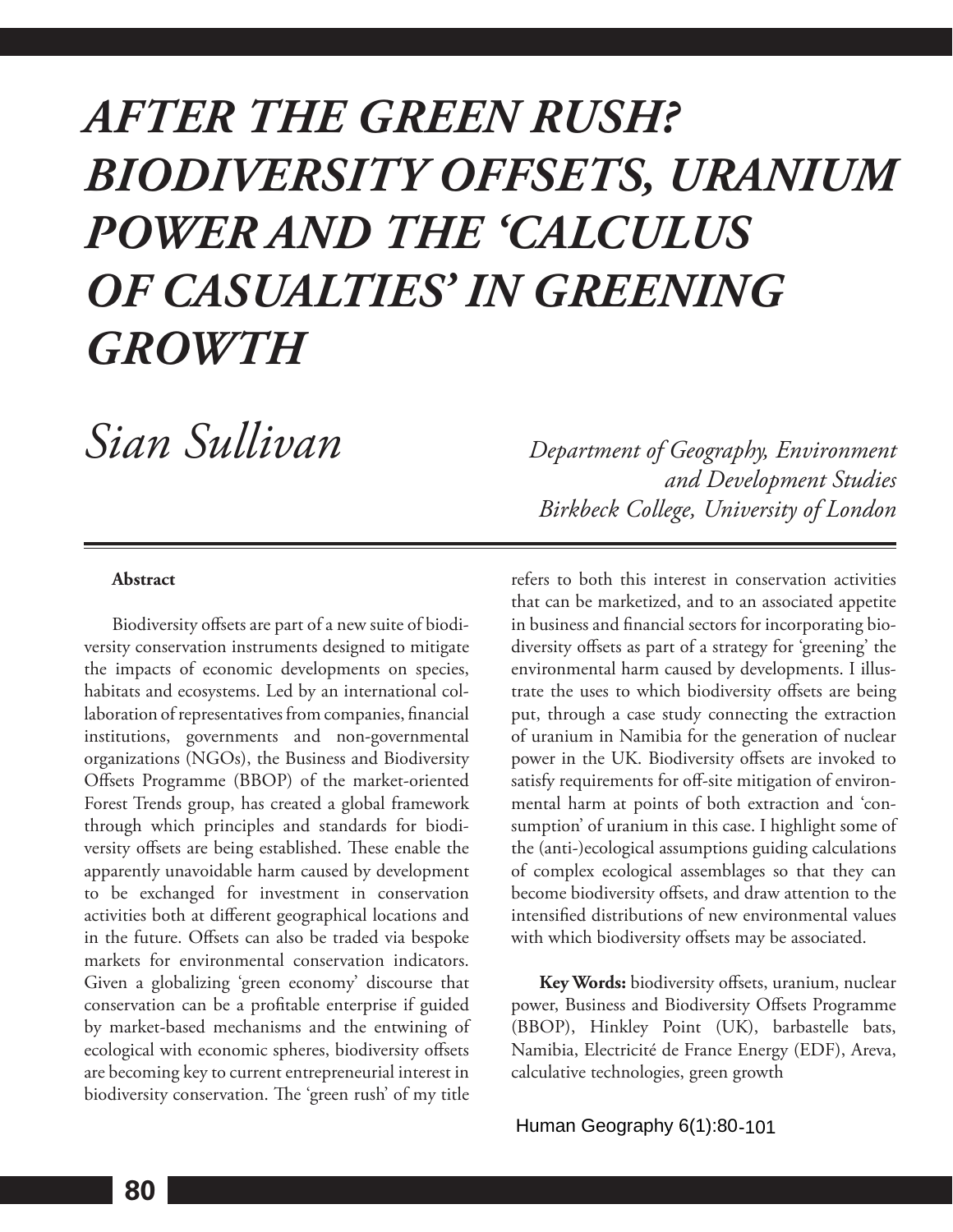## **¿Después de la Ola Verde? Compensaciones para la Biodiversidad, Energía Nuclear y el 'Cálculo de Daños' en el Crecimiento Verde**

#### **Resumen**

Las compensaciones para la biodiversidad son parte de un nuevo paquete de instrumentos de conservación de la biodiversidad desarrollados para mitigar el impacto del desarrollo económico sobre especies, hábitats y ecosistemas. Gobernado por un grupo internacional de colaboración entre compañías, instituciones financieras, gobiernos y ONGs, el Programa de Negocios y Compensaciones para la Biodiversidad (BBOP según sus siglas en inglés) del grupo pro-mercado Forest Trends ha creado un marco para el establecimiento de los principios y estándares de compensaciones para la biodiversidad. Esto permite que el daño medioambiental aparentemente inevitable del desarrollo sea intercambiado por inversiones en actividades de conservación en diversos lugares y a futuro. Las compensaciones también pueden ser comercializadas en mercados *ad hoc* de indicadores de conservación medioambiental. Dado el discurso de la economía verde que dice que la conservación puede generar ganancias si está guiada por mecanismos de libre mercado, y la fuerte interrelación entre las esferas ecológica y económica, las compensaciones se están volviendo fundamentales para los intereses privados en conservación de la biodiversidad. La 'Ola Verde' de mi título se refiere a los intereses en actividades de conservación que pueden ser marquetizadas y a la avidez de los sectores financieros y de negocios por incorporar las compensaciones para la biodiversidad como parte de la estrategia para 'ecologizar' el daño ambiental causado por el desarrollo. En este artículo identifico los usos que se le están dando a las compensaciones a través de un estudio de caso sobre la extracción de uranio en Namibia para la generación de energía nuclear en el Reino Unido. En este caso, las compensaciones para la biodiversidad (hechas en lugares distantes) son utilizadas para satisfacer las demandas de mitigación de daños medioambientales en los puntos de extracción y consumo de uranio. Aquí explicito algunas de las creencias (anti-)ecológicas en las que se basan los cálculos de complejos ensamblajes ecológicos para tornarlos en compensaciones para la biodiversidad, y enfatizo los nuevos valores ambientales a los que las compensaciones para la biodiversidad están asociadas.

**Palabras clave:** compensaciones para la biodiversidad, uranio, energía nuclear, Programa de Negocios y Compensaciones para la Biodiversidad, Hinkley Point (Reino Unido), murciélago barbastelle, Namibia, Electricité de France Energy (EDF), Areva, tecnologías de cálculo, crecimiento verde

#### **The 'Green Rush'?**

In 2008, Zac Goldsmith, former editor of *The Ecologist*, member of the Goldsmiths merchant banking dynasty, and current Conservative MP for Richard Park and North Kingston in London, gave an interview in *Times Online* entitled 'The green rush'. In this he valorizes the market's ability to effect positive environmental change. He states that "other than nature itself, there is no force more powerful in terms of changing things than the market," but that "the market doesn't yet understand or truly value the natural world" (Lavan 2008). He notes that it is precisely the *scarcity* created by destructive marketized nature extraction that is fostering an emerging high value for conserved nature. This view is energizing creation of new markets in monetized measures of an increasingly scarce, and therefore valuable, nature health,<sup>1</sup> giving rise to a critical literature highlighting the primitive accumulations effected by neoliberal creation and capture of these new 'green' values (see, for example, Robertson 2004; Lohman 2006; Sullivan 2010a, 2012a and b; and the volumes introduced by Arsel and Büscher 2012 and Fairhead et al. 2012).

More recently, Olivier de Schutter, the United Nations (UN) Special Rapporteur on Food, uses 'The green rush' as the title for a long paper published in 2011 in the *Harvard International Law Journal* (de Schutter 2011). 'The green rush' here is constituted instead by current land-grabbing in developing

<sup>1</sup> See, for example, the websites http://www. ecosystemmarketplace.com/, http://www.speciesbanking.com, Mission Markets Earth Platform at http://mmearth.com/, and the UK's conservation credit trading platform at https:// environmentbank.mmearth.com/login.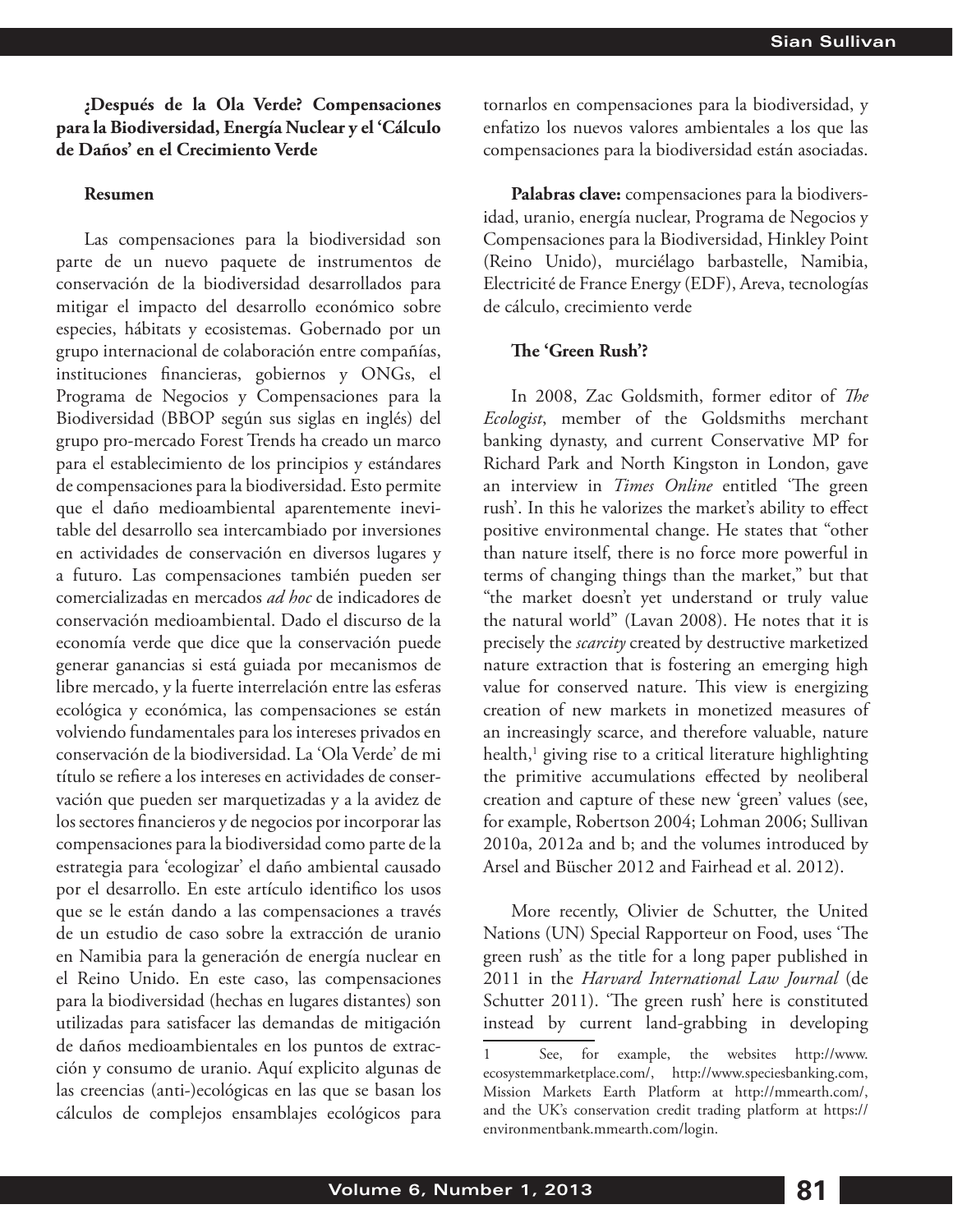country contexts, particularly in Africa, for farmland for intensified food and biofuel production. De Schutter emphasizes ways in which current perceived scarcity in food production, coupled with volatility in prices of agricultural commodities, is pricing out the poorest farmers from escalating markets for land rights. He expresses concern that various communal and collective forms of land tenure are being displaced by formalized leasehold exchanges between governments and corporate investors for newly privatized tracts of land. The effects of this 'land-grabbing' are to erode long-established mixed food production systems that feed cultures variously embedded in rural areas.

In this paper I explore aspects of both these framings of 'the green rush.' I emphasize the current celebration of market-based policies and mechanisms to incorporate environmental harm into development activity and thereby turn conservation strategies into profitable enterprise; at the same time as expressing concern for the possible displacement effects of these strategies for 'valuing,' capturing and trading what is deemed 'green.' My title 'After the green rush' invokes Neil Young's enigmatic song of 1970 entitled 'After the gold rush.' This is a poignant evocation of the social and ecological displacements effected by the historical frontier *rush* for gold on the west coast of North America. I am using it here to draw attention to the possible distributive effects and fallouts associated with new mechanisms for incorporating environmental health and harm into development agendas and market-like exchanges; as well as to ask questions of what exactly is transferred forward into the future through these mechanisms (cf. Holland and Rawles 1996).

Proposals for offsetting environmental 'bads' with environmental 'goods' elsewhere, rely on the application of calculative accounting methods (Mackenzie and Millo 2003; Callon and Muneisa 2005; Callon 2006) to devise 'metrics' for making environmental health and harm in different places equivalent to one another (see discussion and critique in Robertson 2006, 2011; Sullivan 2009, 2010b, 2012a and b; Corson and MacDonald 2012). Through offset exchanges and trading mechanisms environmental harm is provided with the appearance of being environmentally good, or 'green' in such a way as to also enhance economic value. As such, environmental crisis is being transformed into a 'shock' that invigorates, rather than limits, economic expansion (Sullivan 2009; Žižek 2009 after Klein 2007; Fletcher 2012), thus also attending to the crisis-driven imperative of economic growth to generate 'green growth' (cf. UNEP 2011). In the following section I highlight some significant design features of biodiversity offsets as a key element of this possibility of trading environmental health and harm. In particular, I focus on the development of offsetting metrics by the Department for Environment, Food and Rural Affairs (DEFRA) in the UK. The DEFRA metrics can be seen as an iconic 'calculative device' (cf. Callon and Muneisa 2005) through which the value of biodiversity is being calculated and created so as to become legible for offsets exchanges. The following section is constituted by a case study worked through in this paper, and which investigates proposals for biodiversity offsets to mitigate environmental impacts at different nodes of the uranium value chain (cf. Crang et al. 2012). In this case biodiversity offsets are invoked so as to 'green' uranium associated industries at sites of both nuclear power generation in the UK and extraction in Namibia. I close by reflecting on some of the conceptualizations of nonhuman nature that make offsetting mechanisms viable, noting the 'calculus of casualties' (cf. Jensen 2006: 65) – of individuals, populations, species, places and societal associations with these – that are disavowed by biodiversity offsets as a paradoxical, but empowered, conservation technology for creating new green values.

## **Biodiversity Offsets: Calculating Nature for Conservation Value**

Variously marketized forms of environmental offsetting now constitute a prominent methodology for resolving contradictions between economic development and nature health, so as to enhance 'green infrastructure' (European Commission 2010) while sustaining economic growth. Such exchanges between localities of environmental health and harm require the presence of measurable conservation and/or ecological restoration indicators associated with material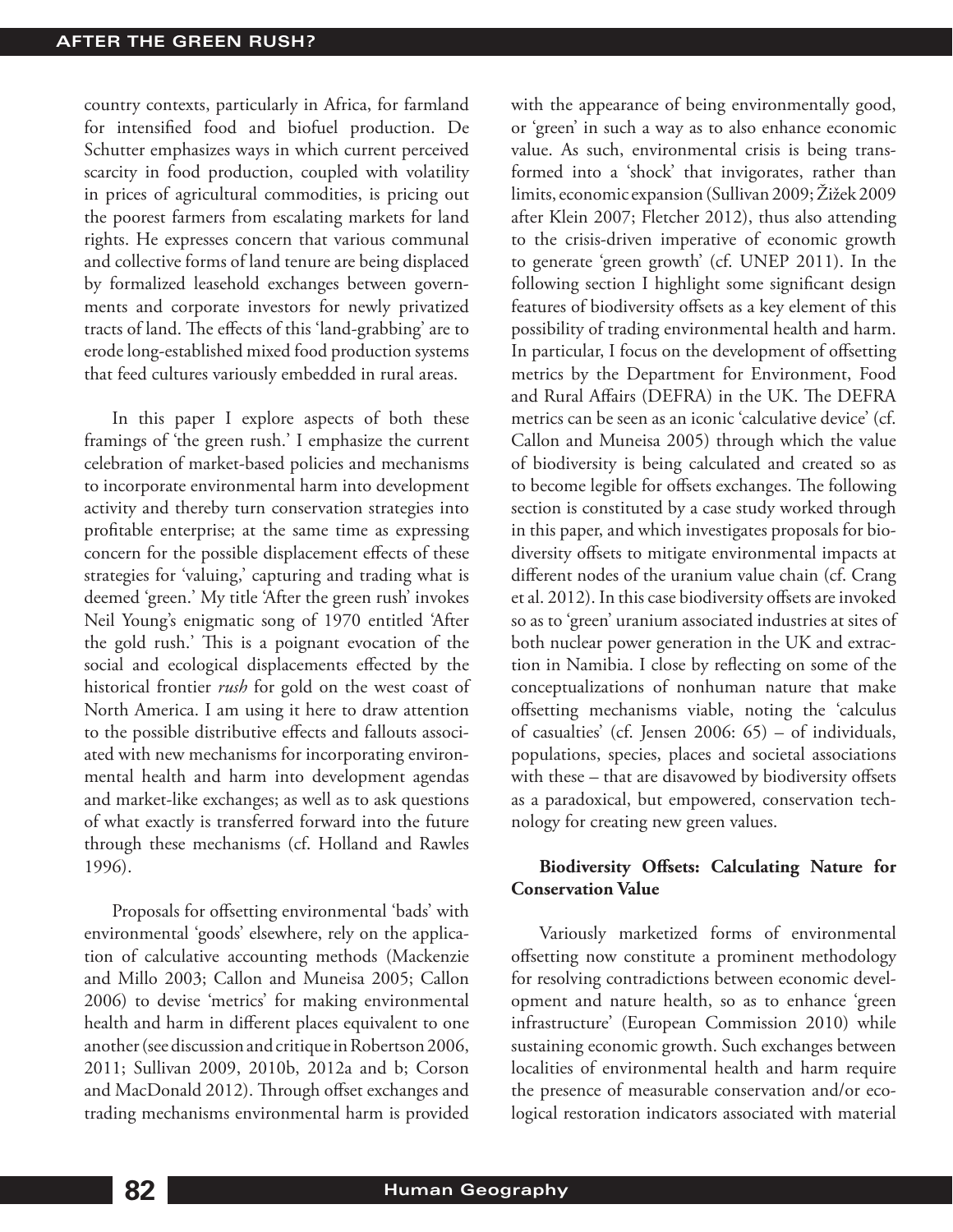nature, including threatened species, biodiversity, and carbon sequestered in the biomass of forests or soils. Valued indicators of ecological health in turn need supportive land-based localities where they can be situated and accounted for. Places where such nature wealth is located and enhanced are becoming termed 'banks.' In the presence of impact offsetting mechanisms they can become accredited so as to offer conservation units that may be exchanged with development impacts elsewhere. Conservation banks and associated offset trading mechanisms currently include wetland mitigation and species banking in the US and emergent habitat banking and biodiversity offsets in the UK. For further discussion on US wetland mitigation banking see Robertson (2004, 2006, 2011) and Robertson and Hayden (2008); on US species banking see Fox and Nino-Murcia (2005) and Pawliczek and Sullivan (2011); on UK biodiversity offsets see Briggs et al. (2009) and Hannis and Sullivan (2012).

As the papers referenced above indicate, conservation banking and associated markets manifest in different ways in different contexts. Nonetheless, they share a few core design features, directed towards the stated ideal of 'no net loss' of the implicated environmental indicator. This means that the outcome of an offset trade in environmental harm and health should lead to the maintenance, or even enhancement, of **1.** *The Mitigation Hierarchy*

*The mitigation hierarchy*, depicted graphically in Figure 1, derives from Environmental (and Social) Impact Assessment (EIA) assumptions and methodology (see, for example, Carroll and Turpin 2009). EIAs are a planning requirement proposing that some sort of independent scoping of the environmental and social impacts of a development project should occur prior to the approval and implementation of an intervention, so as to prevent, minimize and/or mitigate significant predicted environmental (and/or social) harms. It asks developers to consider how harm might be avoided and minimized, and how the ecology and landscape of a development site might be restored, perhaps after the lifespan of the development, so as to rehabilitate and reinstate remaining unavoidable harm. 'Offsets,' including biodiversity offsets, are the last resort of the mitigation hierarchy (cf. Vatn et al*.* 2011: 55-69), but nonetheless are increasingly significant as a mitigation tool because it is rare that all harm can be mitigated on-site. Offsets are defined in the *Biodiversity offsets design handbook* of The Business and Biodiversity Offset Programme of Forest Trends (BBOP), as "measures taken to compensate for any residual significant, adverse impacts that cannot be avoided, minimised and / or rehabilitated or restored, in order to achieve no net loss or a net gain of biodi-

the environmental measure that is affected and offset. Below I highlight five key design features facilitating emergence of conservation offset exchanges (see also BBOP 2009), focusing particularly on the development of ecosystem metrics that calculate and account for nature aspects so as to create the appearance of legitimate exchangeability and fungibility.



**Figure 1. The mitigation hierarchy. Sources: Anstee 2008: 36 and Pricewaterhousecoopers, BBOP and UNEP FI 2010: 4**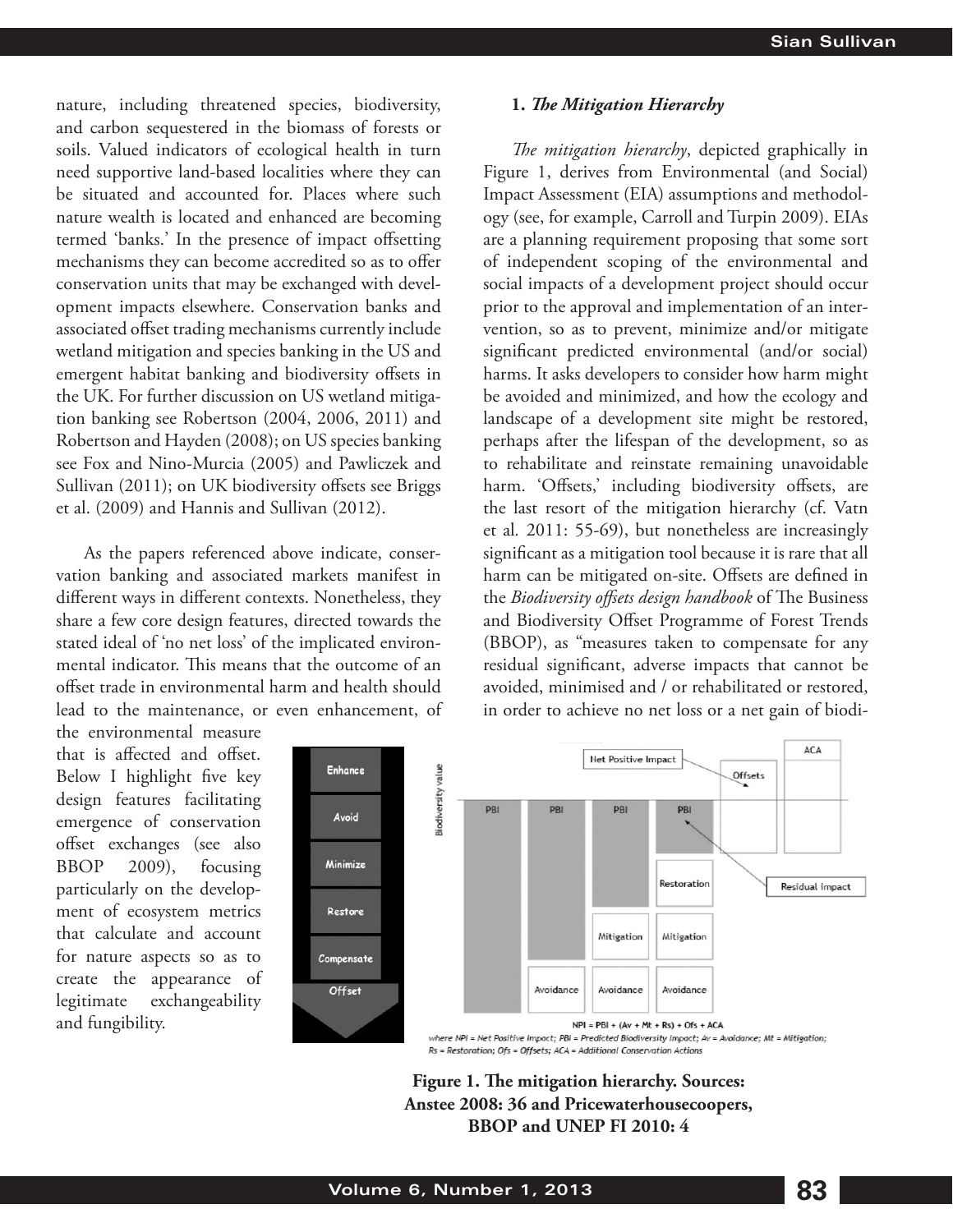#### **After the Green Rush?**

versity" (BBOP 2009: 3; also see ten Kate 2003; ten Kate et al. 2004, 9-10; and the recently published guidelines for the instituting of voluntary business standards for biodiversity offsets published in BBOP 2012a).

The offsets part of the mitigation hierarchy is currently receiving great attention, in part because it is this that permits the rationalization of aspects of both development and the residual environmental harm thereby caused as *unavoidable*. This is creating development-led demand for environmental offset exchanges, and these exchanges potentially can be marketized. As such, it is the apparently unavoidable element of the mitigation hierarchy, denoted in Figure 1 as the "residual impact," that permits the transformation of, and possibility of trade in, measures of environmental health and harm that can act as offsets.

#### **2.** *Off-site Mitigation*

The possibility of *off-site mitigation* permits any 'unavoidable' residual harm left after working through the mitigation hierarchy to be offset through an exchange of what is to be lost on a development site with a conservation investment somewhere else. Developers thus can offset their environmental impacts by investing in or purchasing apparently appropriate conservation measures elsewhere (i.e. off-site), as opposed or in addition to creating conservation options on the same site as the development. It is maintained that this will consolidate rather than fragment areas of ecological value (see, for example, White 2008). Figures 2a and b provides a schematic representation of how such consolidation is envisaged. The planned development area indeed is consolidated and expanded in Figure 2b, with conserved habitat also consolidated to a narrow linear band cutting through the center of the development. Whether or not more environmental conservation value is present here than in the mosaic of developed and conserved areas depicted in the so-called unplanned development of Figure 2a is another question.



Developed **III** Preserved **Figure 2. Schematic representations of planned** 

# **off-site mitigation of development impacts. Source: White 2008: 35-36**

# **3.** *Ecosystem Metrics to Calculate Nature for Exchangeability*

The third design feature explored here is the necessity of constructing some form of *ecosystem metrics that account for and calculate nature so as to permit exchangeability* (cf. Robertson 2006, 2011). This is between both the locations of development impact and conservation activity and between different temporal moments, such that development impact might be traded with the future conservation value of a designated offset area. It is this constructed commensurability between places and times that allows for both off-site mitigation of developmentrelated environmental harm and for temporal delay in offset provision, as outlined further below. The application of ecosystem metrics to permit exchangeability requires conversion of the affected nature aspect into a symbolic numerical signifier that can serve as an abstraction of ecosystem aspects in different places and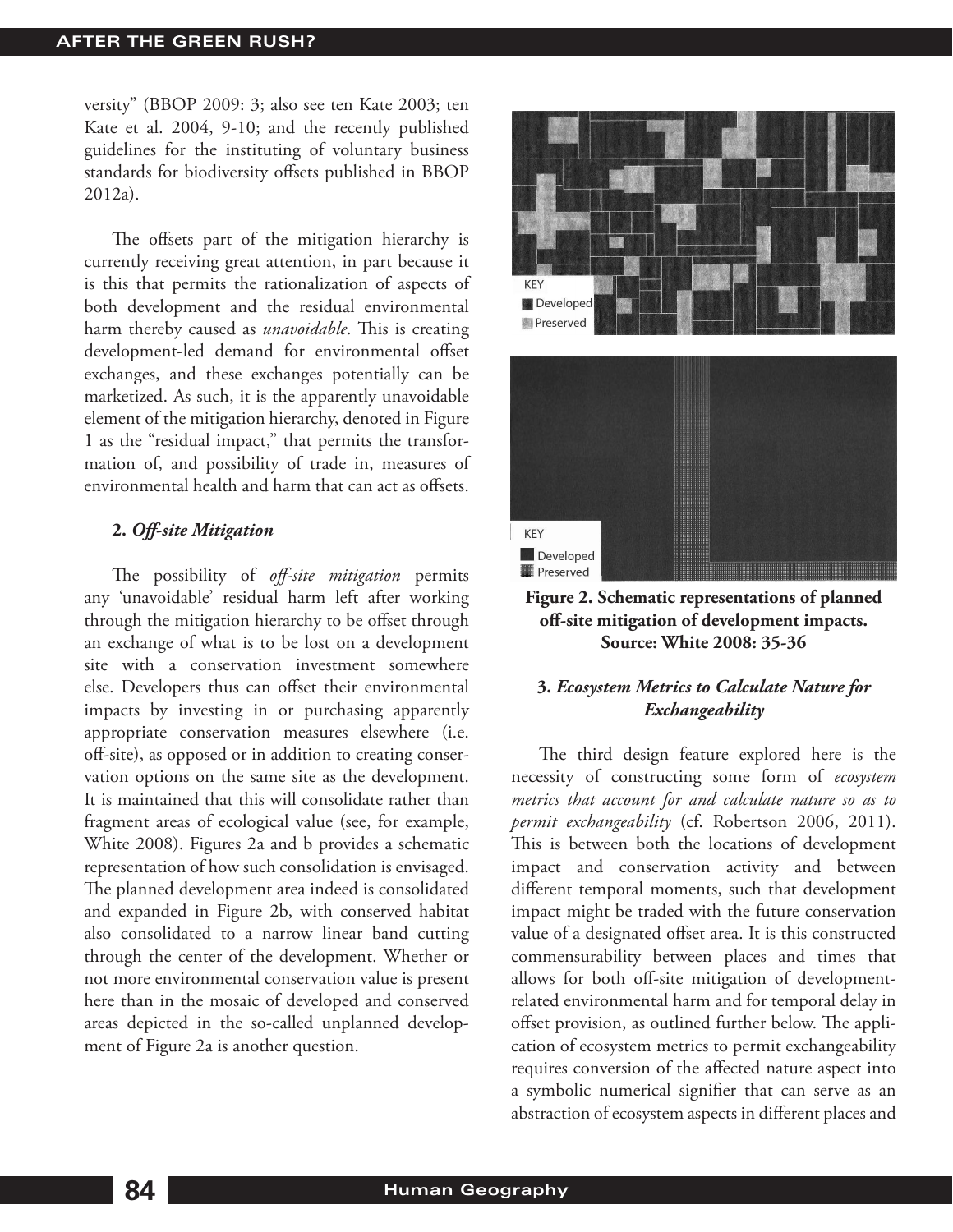in different times, such that these abstractions become conceptually commensurable with, and substitutable for, one another. This conversion into numerical units creates the potential for an offset exchange to also be monetized and marketized (Sullivan 2012b).

The current UK context provides a good example of the work that needs to be done to facilitate equivalence creation between places and times to support offset provision. Here, from April 2012, a series of biodiversity offset pilot areas have been established in Devon, Doncaster, Essex, Greater Norwich, Nottinghamshire, and Coventry, Warwickshire and Solihull (DEFRA 2012a). These are to follow DEFRA guidelines regarding application of a standardized metric that will permit the conceptual substitution of development impact into area replaced through habitat offsets (DEFRA 2012b). This requires the assessment and standardization of 'habitat value' in the development and offset localities, so as to facilitate an exchange (cf. Sukhdev 2010: xxv). The process requires that development sites are "mapped and divided into habitat parcels" (DEFRA 2012b: 7) which are pre-assigned to one of three habitat type bands2 scored for condition and biodiversity distinctiveness, with good condition and high distinctiveness (incorporating aspects such as rarity and endemism) scoring more highly. This particular calculative device (Callon and Muneisa 2005) allows for the possibility that conservation investments might be in measures of environmental health for habitats that are different to, and geographically distant from, the habitat that is being impacted by a development intervention. For different examples of the ways in which development impacts are scored to equate with conservation measures see Morgan Robertson's detailed work on US wetland mitigation banking (e.g. Robertson 2004, 2006), and recent work on US species banking (Pawliczek and Sullivan 2011).

Table 1 reproduces an often-referenced example of the DEFRA scoring matrix to be used to numerically convey exchangeable habitat 'value'. In this, habitat condition and biodiversity distinctiveness are scored

using a scale of 1 to 3 for poor to good condition and 2 to 6 for biodiversity distinctiveness (DEFRA 2012b: 7). High scores in both habitat condition and biodiversity distinctiveness would indicate a habitat of high conservation priority, and an equivalent number of high value credits of a suitable habitat would thus be required to offset any 'unavoidable harm' to such a locality. Scoring habitats in this way thus permits habitat exchanges to be guided by their numerical values such that like scores can be exchanged with like scores, and the ratios of exchanges can be seen to favor conservation by encouraging the exchange of poorer scoring habitats with higher scoring ones. For example, if an impacted habitat scoring six overall is offset with one of the same area that also scores six, then this would be a compensation ratio of 1:1. The replacing of one hectare of a habitat scoring six with only half a hectare scoring 12 would also mean a compensation ratio of 1:1. According to the DEFRA guidelines, this means that a developer in theory can transform a larger area of land than the area purchased to offset their development.<sup>3</sup>

|                      |              | <b>Biodiversity distinctiveness</b> |            |         |  |  |
|----------------------|--------------|-------------------------------------|------------|---------|--|--|
|                      |              | Low(2)                              | Medium (4) | High(6) |  |  |
| Habitat<br>condition | Good(3)      |                                     |            |         |  |  |
|                      | Moderate (2) |                                     |            |         |  |  |
|                      | Poor(1)      |                                     |            |         |  |  |

#### **Table 1. Habitat scoring system, UK. Source: DEFRA 2012b: 7**

In addition to the possibility of exchanging the scores of impacted habitats with those that are geographically distant, it is proposed that impacted habitats may be exchanged with the scores that are predicted to accrue in the future for an offset locality. In this, positive habitat scores (or credits) would be sold *after* sites have been confirmed as a conservation bank or offset site, but *prior to* being able to demonstrate ecological performance compliance (as is the case in US wetlands mitigation banking, Robertson and Hayden 2008). This situation is possible because ecosystem values have been transformed into

<sup>2</sup> This has been reduced from four habitat bands in earlier proposals (e.g. DEFRA 2011: 4; GHK and eftec 2011: 16).

<sup>3</sup> Note that the Business and Biodiversity Offsets Programme explicitly advise against the offsetting of unit areas that are smaller than the area to be impacted by development (e.g. BBOP 2012b).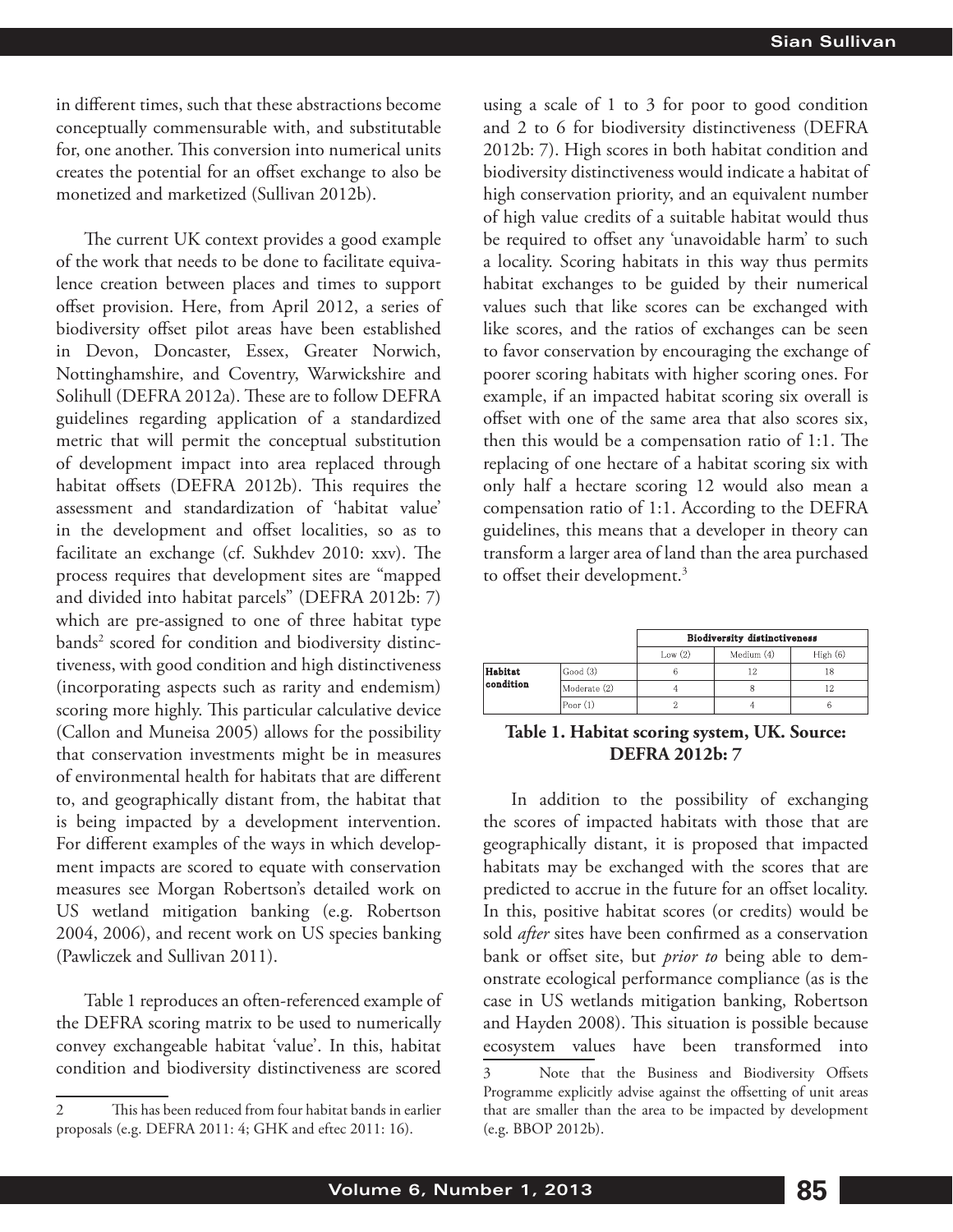numerical ones, which enables an array of additional scoring numerical multipliers to be added into the metrics mix so as to address (numerically at least) varied sources of risk. So, for example, multipliers can be introduced to account for a time lag if the offset is created after the impact has occurred (Robertson and Hayden 2008: 11; Vatn et al. 2011: 69), a situation that assumes rather predictable, linear successional dynamics for habitats. In instances where a delivery lag is built into the manifestation of the appropriate offset for a development impact, financial insurance is proposed such that the offset provider could take out financial insurance against their possible failure to deliver the right number of units (cf. Vatn et al. 2011: 9, 11). This is particularly relevant if a "portion of a project's mitigation credits are typically released before the physical work is complete" (Kett 2011).

It seems relevant to note here that what is exchanged through these offsetting mechanisms are the numerical indicators proposed by metrics such as those described above. These may or may not provide a 'good fit' with the material natures they represent, and thus may or may not adequately represent the ecological measures being lost through development in specific places. Ecological theory and common sense suggest that offsets over large spatial and temporal distances are likely to fit less closely with specific impacts than those that are distance-near and with close temporal (i.e. successional) correspondence with impacted localities. Of course, no offset can fully replace the specific spatial and temporal ecological qualities of that which is harmed through development, making offsets a technology that creates biodiversity casualties even as it proposes biodiversity conservation.

The accounting of nature aspects as numerical scores that become health and harm equivalents and that can be associated with monetary payments, enables the creation and 'performation' of markets for conservation indicators. Through this, application of the metrics bring forth new markets that, as they take shape, also shape the (biodiversity) entities that are being traded, as well as the ecological and institutional contexts within which trade occurs (on the performativity of economics, see Mackenzie and Millo 2003;

Callon and Muneisa 2005; Callon 2006). To establish and service these new markets, voluntary market exchanges for environmental conservation measures are being created by nature brokers and environmentalfinancial entrepreneurs, which themselves also shape trading possibilities and create pathways for those able to capture newly traded green values (for examples of nascent market exchanges see footnote 1 plus discussion in Hannis and Sullivan 2012, and Sullivan 2012b). Offset metrics thus create the promise of offset markets. In offset markets, numerical scores for nature aspects become purchased and exchanged as commodities bearing monetary value, with financial expertise required for the brokering of exchanges and capital required for market entry.

#### **4.** *Additionality*

The fourth principle is that of *additionality*, which affirms that the conservation activity would not have occurred in the absence of the offset arrangement. In conservation banking markets a conservation activity tends to be considered additional if it is thought that it would not have occurred in the absence of an offset arrangement for which a payment has been made (Bennett 2010: 419). Payment here is thus deemed to have directly caused the measurable conservation effect, and therefore to have generated conservation additionality. In practice conservation additionality in association with offsets can be difficult to demonstrate. In part this is due to the inherent difficulty of ascertaining the difference between what has happened *with* an offset designation, and the 'counterfactual,' i.e. what would have happened (in environmental conservation terms) without the designation (Hodge and Adams 2012: 2). It is also because to date many conservation banking and offsetting schemes designate localities of existing relatively untransformed or conserved habitat (as for US species banking, see Pawliczek and Sullivan 2011), although this can be explicitly prohibited, as is the case in UK policy regarding biodiversity offsets. Entwining conservation activity with payments can also generate perverse incentives. They can displace environmentally caring activities by reducing such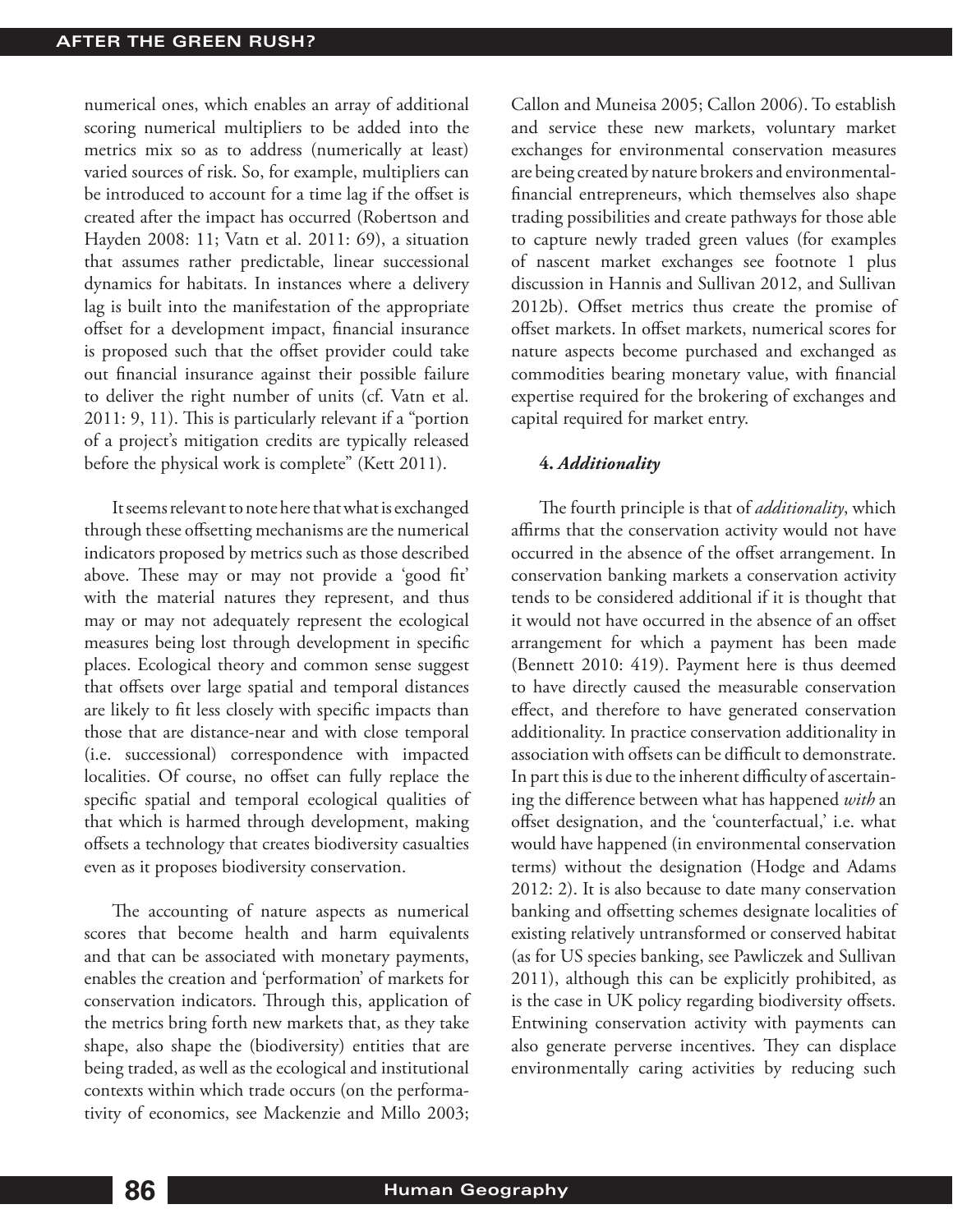practices to a monetary value, thus creating a context where such practices may cease to exist in the event that they are not paid for (as discussed in Curry 2011).

#### *5. Enabling Policy and Governance Frameworks*

Finally, conservation banking and offset establishment and exchanges, even if voluntary, can only come into being if they are accompanied by an *enabling policy and governance framework*. This means that although a primary impetus in conservation banking is the maintenance of nature health through the institution of money-bearing privatized market exchanges, government regulation and public resources remain essential for both the creation and sustenance of these exchanges (cf. Foucault 2008 [1979]; Vatn et al. 2011, viii). How this manifests is diverse. In the US, the role of the Fish and Wildlife Service (US FWS) is quite prominent in the allocation of species credits in species banking (discussed further in Pawliczek and Sullivan 2011), whereas the UK currently has a system of more voluntary exchanges within planning recommendations set for development projects by local authorities. Following Žižek (2009, 145), although the logic of biodiversity offsets and associated markets 'is de-regulatory, "anti-statal," nomadic, deterritorializing, and so on, its key tendency to the "becomingrent-of-profit" signals a strengthening role of the state whose regulatory function is ever more omnipresent.' Indeed, as Arild Vatn and colleagues note, 'transaction costs are high and there are reasons to expect them to be largely borne by the public sector' (Vatn et al. 2011, ix; also see Fletcher and Breitling 2012). The public sector thus is mobilized in part so as "to impose the … legal conditions for extracting rent" (Žižek 2009: 145), in this case through creating the regulatory contexts that raise rents for an increasingly scarce biodiversity reconfigured in economic terms as an element of bankable and tradable 'natural capital' (Sullivan 2012a).

#### **Case Study: Invoking Biodiversity Offsets in the Greening of Uranium Power**

The above delineates significant design features infusing the new conservation technology of biodiversity offsets. I now move to a case-study illustrating some ways in which biodiversity offsets are invoked to 'green-stamp' the environmental harms caused by specific development impacts. I focus on a commodity circuit connecting the production of nuclear power at the site of Hinkley in North Somerset, UK, with uranium extraction in Namibia, southern Africa (also see Conde and Kallis 2012). I highlight proposals for biodiversity offsets to mitigate associated environmental harms at both of these nodes. Biodiversity offsets are contributing to a 'greenwashing' (cf. Rowell 1996; C. MacDonald 2008) of both nuclear power and uranium extraction, thereby disavowing damages to biodiversity whilst intensifying radioactive threat at these different nodes of the commodity circuit. As such, this case study is pertinent for investigating the socionatures prefigured by biodiversity offsets, and the power relations and interests that are thereby supported.

My analysis is based on the study of two policy and planning documents which appear to be disconnected but are not. They both include proposals for using biodiversity offsets to mitigate the impacts of the site preparation works preceding the establishment of a new-build nuclear reactor in the UK and an extraction locality for the fuel needed to supply this new reactor. The two documents analyzed here are:

1. the 2011 West Somerset Council (WSC) *Officer's Report for the Application for Planning Permission, ref. 3/32/10/037*, which considers proposals by Electricité de France Energy (EDF) for site preparation works in West Somerset prior to the construction of a third nuclear reactor at Hinkley Point;<sup>4</sup>

<sup>4</sup> Available online at http://www.westsomersetonline.gov. uk/hinkleypoint.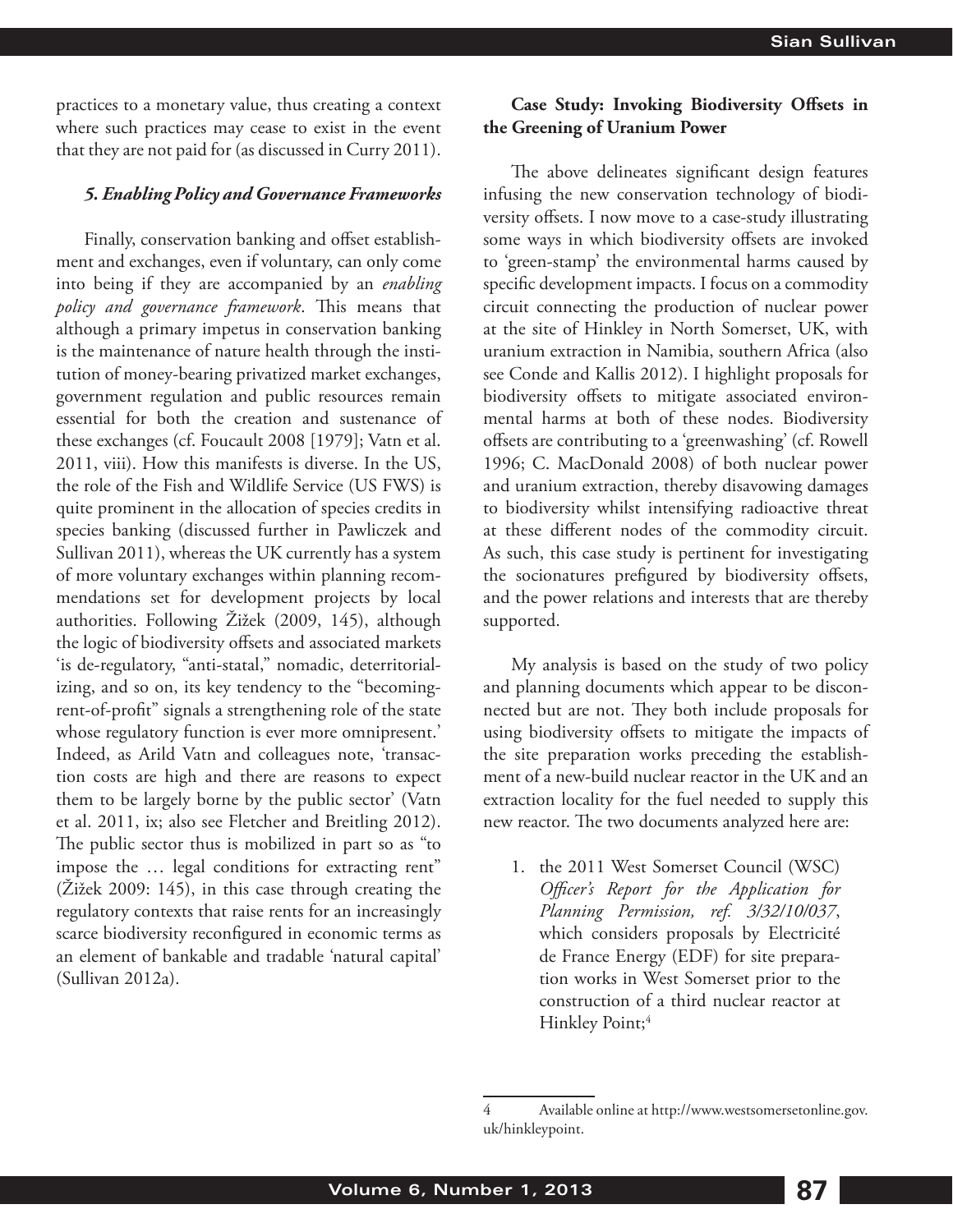2. the 2010-11 *Strategic Environmental Impact Assessment (SEA) for the Central Namib Uranium Rush*, commissioned by Namibia's Ministry of Mines and Energy (MME), executed by the South African Institute for Environmental Assessment, and funded by the German Federal Ministry for Economic Cooperation and Development, to consider the combined implications of the current "uranium rush" in Namibia, southern Africa.5

# *Offsetting Nuclear Impacts in the UK so as to support 'Green Energy'*

On 27 January 2012, the French corporation EDF Energy was granted permission by West Somerset Council (WSC) to begin the necessary site preparation works for the proposed construction of a new generation nuclear power station at Hinkley Point in West Somerset. Regardless of the environmental effects of the construction and operation of a new nuclear power station at this site or the impacts of any possible contamination through the further import and concentration of radioactive material, the site preparation works themselves will produce significant habitat harm. They involve:

… site clearance (including fencing, vegetation removal, demolition of existing structures, and creation of alternative footpaths); earthworks (including soil stripping and storage, site levelling, spoil screening/storage for re-use on-site); … deep excavations; provision and relocation of drainage infrastructure …; [and] site establishment works (including layover facilities, car parks, haulage roads, site access points and roundabouts) (WSC 2011: 3).

The local authority planning permission for these preparation works is controversial because it was granted *prior* to the application to the Infrastructure Planning Commission (IPC) for approval to construct a third reactor at Hinkley, Hinkley C. In other words, the site preparation works will cause massive landscape disturbance for a reactor that in theory may not actually be built.<sup>6</sup> Early in 2012, the case received substantial media attention in the UK press for several reasons, but not least because it is a key component of a much publicized 'landmark agreement' for cooperation on civil nuclear energy between Britain and France (Press Association 2012; Utility Week 2012).

The proposed Hinkley C station heralds investment in a new wave of nuclear power stations, controversially claimed as "green," "low-carbon," or even "zero carbon" by the corporations involved, the UK government, and high-profile environmentalists (Lovelock 2004; Monbiot 2011; Lynas 2012; also see debate between George Monbiot and Theo Simon in Vidal 2012). It will require large-scale landscape transformation and, of course, will increase the volume of radioactive material in the UK prior to the full decommissioning and making safe of the previous generation of nuclear power stations and their significant radioactive outputs (see Connor 2012), including the two reactors already at Hinkley (of which Hinkley A is defunct and in the process of decommissioning and Hinkley B is still operational). The proposed station and the planning process are contested.<sup>7</sup>

Critically, the application for the site preparation works rests on the promise that "in the event that Hinkley Point C is not consented all structures would be removed and the site *reinstated*," as reported in the agenda of the WSC Planning Committee Meeting, 28 July 2011 (WSC 2011: 3, emphasis added). EDF, however, would only be required by WSC to submit a detailed reinstatement plan in the event that the generating station is not approved. The organizations consulted in the site preparation works planning application, which include English Heritage, the Area of

<sup>5</sup> Available online at http://www.saiea.com/uranium/.

<sup>6</sup> Indeed, as this paper was going to press it was reported that EDF have postponed their decision to build at Hinkley until April 2013 (Carrington and Macalister 2012).

See http://stophinkley.org/. Three films documenting recent aspects of the Stop Hinkley campaign and associated policing, including an injunction served by EDF to prevent protest activities, can be viewed at: 1. http://www.youtube. com/watch?v=PfW-Kv6IWEI&feature=relmfu; 2. http://www. youtube.com/watch?v=lKtlcCUA3Q8&feature=relmfu; and 3. http://www.youtube.com/watch?v=j66IgLJRTlo.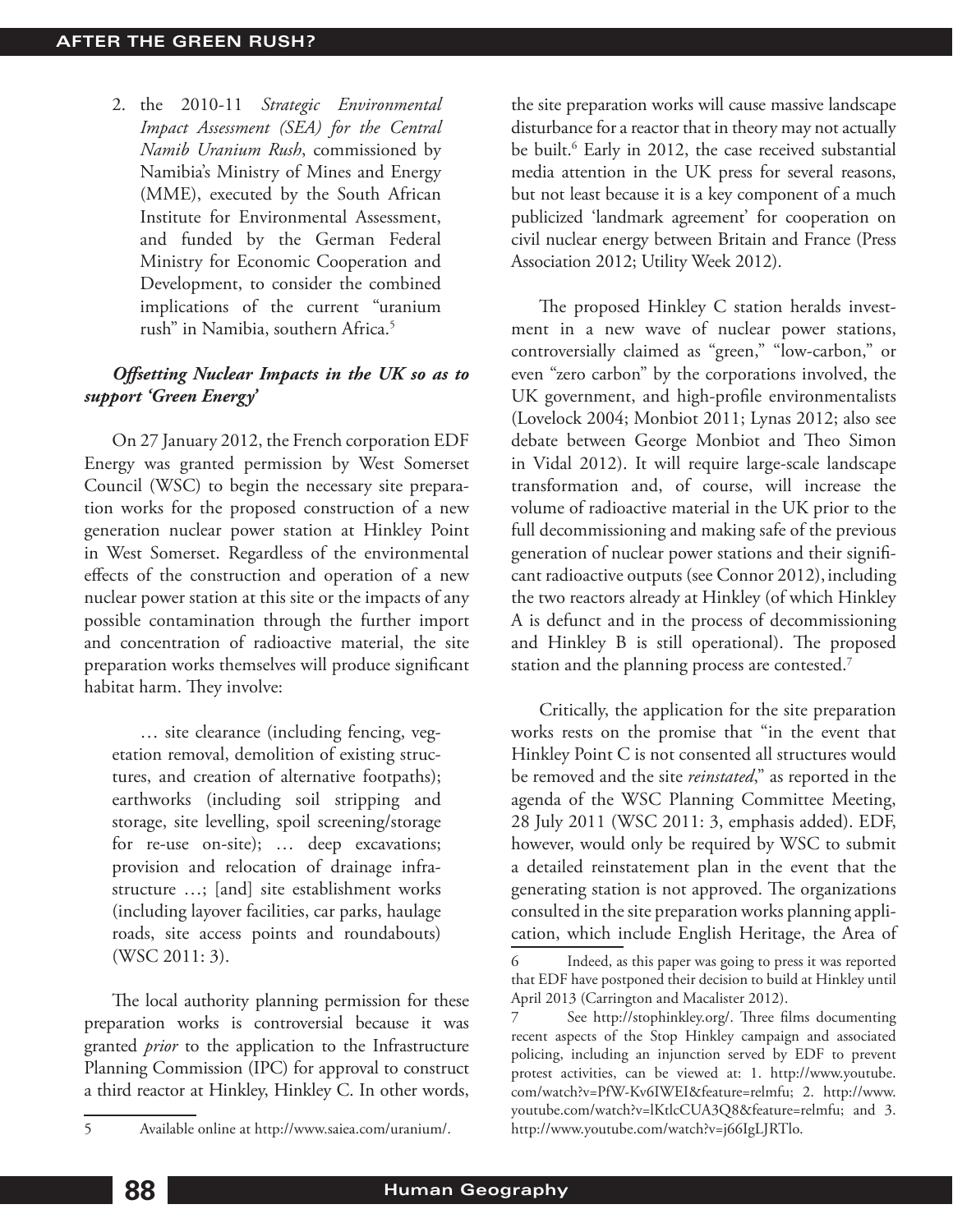Outstanding Natural Beauty (AONB) service for the Quantock Hills, Natural England, Somerset County Council Spatial Planning and Historic Environment Service, the Royal Society for the Protection of Birds (RSPB) and the Somerset Wildlife Trust (SWT), all provide evidence of their dissatisfaction that this can be achieved in practice (WSC 2011).

As expressed by interested and concerned parties, the site preparation works and the proposed development itself will have significantly transforming effects on the site locality, associated habitats, and species populations. Projected 'unavoidable' impacts generate a requirement for mitigation or compensation of some sort in accordance with European habitats regulations (the Conservation of Habitats and Species Regulations 2010, as noted in the Habitat Regulations Assessment in WSC 2011). EDF and WSC have proposed voluntary offsetting measures to satisfy this.Among the species and habitats affected, particular concern is that the site preparation works will prove disruptive for the barbastelle bat, *Barbastella barbastellus*. This species is considered "rare" and "near-threatened" under the designations of the International Union for the Conservation of Nature (IUCN)<sup>8</sup> and is also protected under the European Habitats Directive.<sup>9</sup> Populations of the species have long foraged and roosted on a diversity of habitats on the proposed Hinkley C preparation site, including mature woodlands, ancient hedgerows, and grasslands. The barbastelle bat thus receives a lot of attention in the site preparation planning application and Council responses. As stated in the Natural England comments on the planning application, "[w] e would expect to see a no net loss in the local population status of bats, taking into account factors such as population size, viability and connectivity – a robust mitigation strategy is required to be submitted," particularly, and as noted by the SWT, because the barbastelle bats represent "a qualifying feature" of the nearby Quantocks Special Area of Conservation, from which they travel to forage in the Hinkley site (WSC 2011: 65, 87). The SWT notes additionally that:

[w]hilst the provision of compensatory bat boxes will assist in mitigating the impacts of some roost loss, the bigger issue is arguably the loss of foraging on site. There is a notable quantity of woodland and open habitat proposed to be lost through site clearance, and a question remains as to whether there is sufficient habitat of suitable quality to support displaced bats (in WSC 2011: 87).

Since these consultations, proposals have been made for species-led biodiversity offsetting to mitigate the impacts on barbastelle bats of the proposed Hinkley site preparation works. It is instructive to trace these through as an example of emergent development-related offsetting thinking, both in the UK context and as part of a growing global discourse on the use of biodiversity and other environmental offsets as a means of mitigating, and perhaps trading, the 'unavoidable' harm associated with economic development. The following is based on proposals compiled by a Somerset County Council ecologist, included as an Appendix to the officer's report on the planning application by EDF (Burrows 2011). In this, the proposed offsets required to maintain the bat population with no net loss are based on ascertaining the Habitat Units (HU) required to offset the loss of each habitat. These are calculated as the product of the 'Habitat Suitability Index' (HSI) (comprised here of numerical scores for the habitat quality and habitat area [i.e. quantity]) of each existing bat habitat. In this case, a panel of three barbastelle experts was independently asked to score the suitability of the main habitats on the site, although the location of the site was not given and this was done in the absence of a site visit. As indicated in Table 2, the HU used in the final offset calculations frequently modifies the average score given by the independent experts, in a downward direction overall. This results in a third fewer recommended HU hectares requiring offsets  $(37.2 \text{ instead of } 60.4).$ <sup>10</sup> In these calculations a 2:1 compensation ratio is used.

<sup>8</sup> See http://www.iucnredlist.org/apps/redlist/details/ 2553/0, Accessed 30 March 2012.

See http://eea.eionet.europa.eu/Public/irc/eionet-circle/habitatsart17report/library?l=/datasheets/species/mammals/mammals /barbastelluspdf/\_EN\_1.0\_&a=d, Accessed 30 March 2012.

<sup>10</sup> Nb. these figures exclude arable land because the expert panel did not comment on this habitat.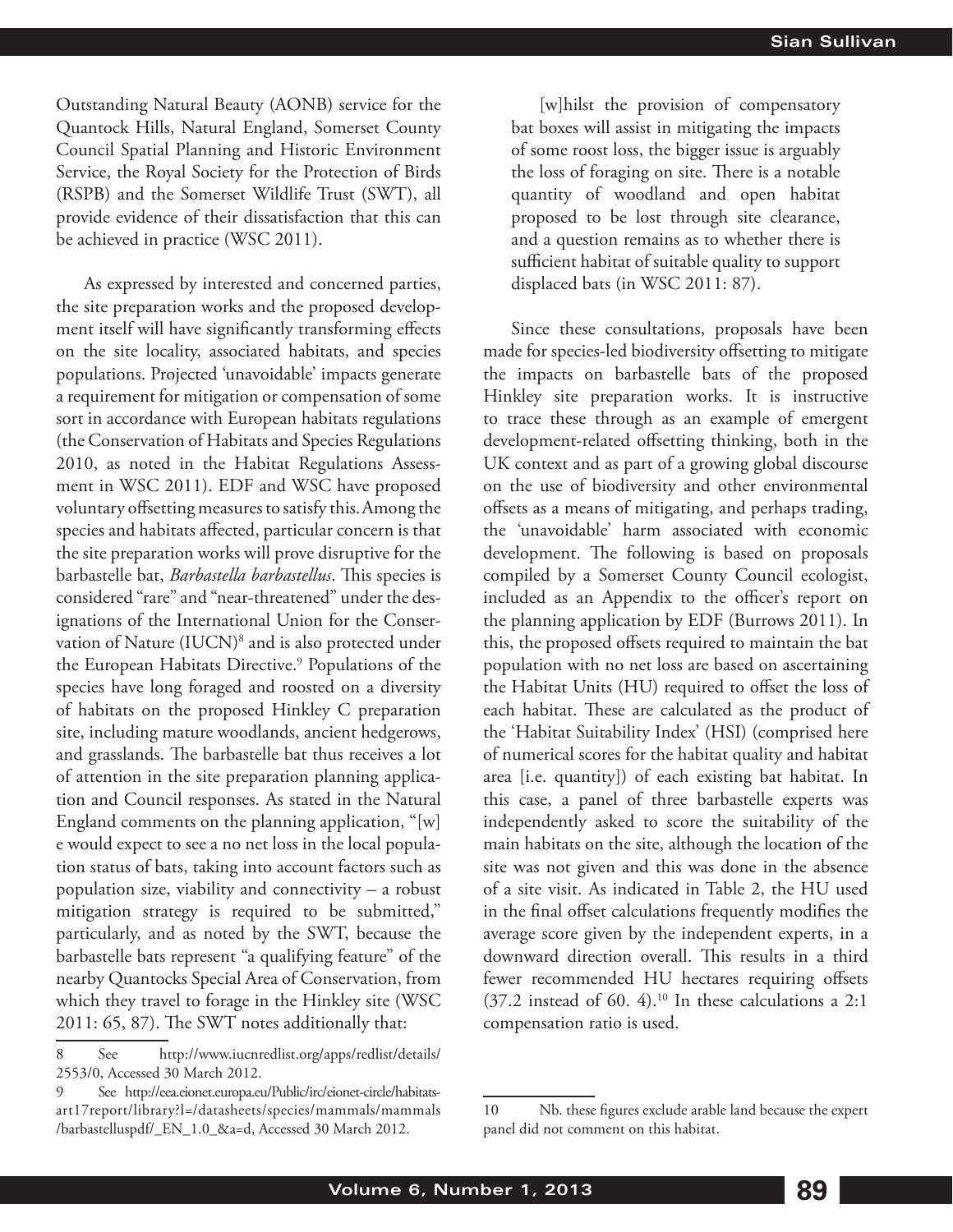| Habitat<br>type                           | $HSI$ $(*1)$<br>average<br>scores<br>from panel<br>of experts<br>$(n = 3)$ | $HSI$ $(42)$<br>score used<br>in final<br>calculation | Habitat<br>hectares<br>to be lost | Habitat Units (HU) (in<br>hectares)      |              | Recommended offset<br>hectares with<br>compensation ratio of<br>2:1 |      |
|-------------------------------------------|----------------------------------------------------------------------------|-------------------------------------------------------|-----------------------------------|------------------------------------------|--------------|---------------------------------------------------------------------|------|
|                                           |                                                                            |                                                       |                                   | #1                                       | #2           | #1                                                                  | #2   |
| Semi-natural<br>broadleaved<br>woodland   | $\mathbf{1}$                                                               | 0.75                                                  | 3.6                               | 3.6                                      | 2.7          | 7.2                                                                 | 5.4  |
| Semi-natural<br>broadleaved<br>plantation | 0.9                                                                        | 0.5                                                   | 3.8                               | 3.4                                      | 1.9          | 6.8                                                                 | 3.8  |
| Dense scrub                               | 0.6                                                                        | 0.7                                                   | 1                                 | 0.6                                      | 0.7          | 1.2                                                                 | 1.4  |
| Native<br>species-rich<br>hedgerow        | 0.9                                                                        | 0.8                                                   | 2.4                               | $2.2^{\circ}$                            | 1.9          | 4.4                                                                 | 3.8  |
| Species-poor<br>intact<br>hedgerow        | 0.6                                                                        | 0.6                                                   | $\mathbf{1}$                      | 0.6                                      | 0.6          | 1.2                                                                 | 1.2. |
| Poor semi-<br>improved<br>grassland       | 0.53                                                                       | 0.2                                                   | 17                                | 9.01                                     | 3.4          | 18.02                                                               | 6.8  |
| Improved<br>grassland                     | 0.33                                                                       | 0.2                                                   | 30                                | 9.9                                      | 6            | 19.8                                                                | 12   |
| Calcareous<br>grassland                   | 0.66                                                                       | 0.3                                                   | 4.6                               | 3.04                                     | 1.4          | 6.08                                                                | 2.8  |
| Standing<br>water                         | 0.53                                                                       | 0.2                                                   | 0.02                              | 0.01                                     | $\mathbf{0}$ | 0.04                                                                | 0.02 |
| Watercourse<br>s                          | 0.9                                                                        | 0.3                                                   | 0.7                               | 0.63                                     | 0.2          | 1.26                                                                | 0.4  |
|                                           |                                                                            |                                                       |                                   | Total recommended<br>offsets (hectares): |              | 60.4                                                                | 37.2 |

**Table 2. Calculations of biodiversity offsets for the mitigation of damage to barbastelle bat populations due to proposed site preparation works for EDF Energy's Hinkley C nuclear power station. Key: HSI = Habitat Suitability Index (0.1 – 1.0, low to high); HU = Habitat Units in hectares (HSI x habitat hectares). Source: Burrows 2011**

When arable land habitat is included in the calculations, the total amount of relevant bat habitat unit hectares reported as subject to damage through the site preparation works is 47.4 (Burrows 2011). EDF propose that they will create, enhance or restore relevant habitats *on-site*, to the tune of 38.7 hectares reported by Burrows (2011) and 45.3 reported in the subsequent Habitat Regulations Assessment (HRA) (in WSC 2011, it is unclear why there is a discrepancy in these figures). It is difficult to know what the bats should do during the time lag between habitat impacts and on-site habitat creation. Burrows' figures imply that an appropriate 8.7 habitat unit hectares will also need to be acquired *off-site* so as to offset the habitat impacts left after the 38.7 hectares have been created on-site. It is these hectares that, in theory, might be supplied through a biodiversity offsets trade with, perhaps, one or more habitat banks. Again, whilst these may supply appropriate bat foraging habitat and perhaps even be within the foraging range of the current bat population (their possible location is not specified), it is difficult to know how this will benefit the actual population of bats that currently forage on-site.

In summary, biodiversity offsets are invoked here to 'green' a substantial transformation of habitat(s) associated with development through proposing that these will produce 'no net loss' of environmental value. But it remains hard to envisage how this will manifest in practice in this case, given the disruption to specific place-based habitats and mobile species caused by this intervention.

For EDF, the current Anglo-Franco agreement on civil nuclear energy production is additionally celebrated for providing 'unprecedented opportunities' for its supply chain partners (EDF 2012). This connects the Hinkley-offsets story with a very different landscape where biodiversity offsets are also invoked so as to make nuclear energy development green. EDF's delivery of the nuclear supply stream is through the French company Areva, with whom a Memorandum of Understanding (MOU) has been signed for the provisioning of Hinkley C.<sup>11</sup> Areva source their uranium from countries such as Niger and Namibia, and Namibia is listed as a source country for UK's uranium by British Energy (itself part of EDF Energy).12 It is to Namibia in southern Africa that this story now moves.

# *Offsetting the 'Uranium Rush' in Namibia - the making of 'Green Uranium'*

In the last few years Namibia's central Namib desert has been subject to a veritable "uranium rush," as termed by the Namibian Government and advisors (MME 2010-11; Conde and Kallis 2012). This involves companies from China, India, Russia, Japan,

<sup>11</sup> This might further indicate that from EDF's perspective approval for the power station is considered a done deal, even prior to the IPC application process.

<sup>12</sup> http://www.british-energy.com/pagetemplate. php?pid=453 Last accessed 7 October 2012. As Conde and Kallis (2012: 601) note, Areva is "active in the whole uranium commodity chain, being [a] major player... in mining, enrichment and nuclear plant construction and operation".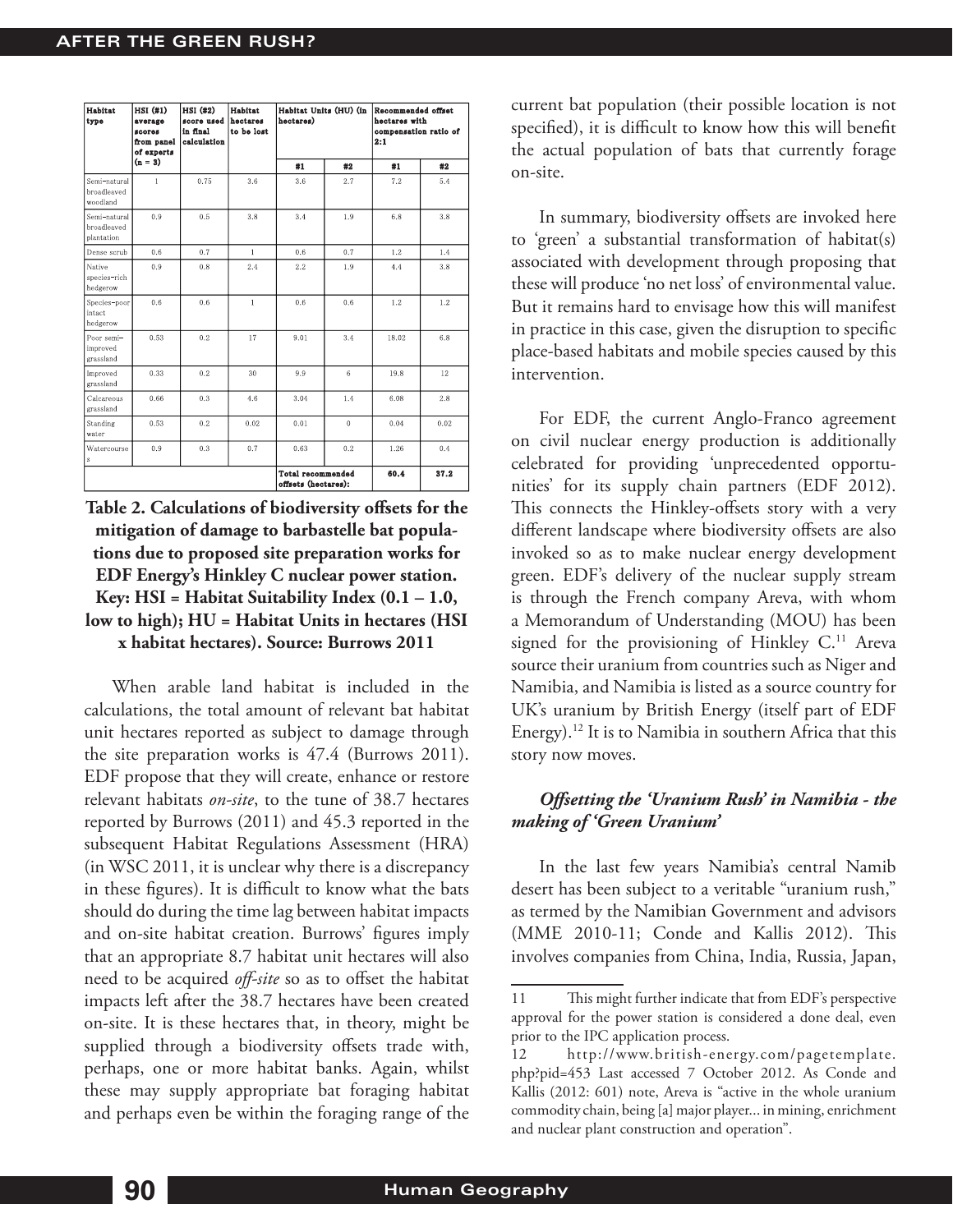Korea, Australia and Canada as well as the French corporation Areva, all seeking to capitalize on recently high uranium prices, although these have fallen since the Fukushima reactor meltdown in Japan in March 2011. Thirty-six Exclusive Prospecting Licenses (EPLs) were granted for nuclear fuels in Namibia's west-central Erongo Region, with thirty more granted elsewhere in the country, until a moratorium on new licenses was instituted at government level in 2007 (MME 2010-11: ES-1, 1-1). This is in a context of a similar 'uranium rush' in other countries, with Niger issuing more than 100 exploration permits and Botswana issuing 138 between 2008 and 2010 (MME 2010-11: 4-1). The Uranium Stewardship Council (USC) of the Namibian Chamber of Mines seeks to maintain Corporate Social Responsibility (CSR) standards, and has collaborated with the Namibian Stock Exchange (NSX) such that the NSX only lists companies with "good standing on the USC" (MME 2010-11: 1-2). Nevertheless, exploration and operating licenses are located in and impacting on a landscape considered by biologists to be an arid land biodiversity 'hotspot', notable for a high incidence of endemism. EPLs have been granted within two of Namibia's iconic National Parks, namely Namib-Naukluft and Dorob (MME 2010-11, ES-11, 14; Speciesbanking.com 2012). The industry will also impact the numerous archaeological sites in the region (MME 2010-11, 7-91-100). These are illustrative of layers of cultural landscape history, including extant cultural practices, and are irreplaceable.

Areva, EDF's uranium supplier in the UK, has been a key protagonist of this 'rush,' with its CEO signing an industrial partnership with the Namibian Minister of Mines and Energy in the presence of Namibian President Hifikepunye Pohamba on 5 May 2009 (Areva 2009). It has established the third of Namibia's three currently operating uranium mines at Trekkopje (MME 2010-11, ES-9). Trekkopje is "poised to become the largest [uranium mine] in southern Africa and the tenth largest in the world," with an estimated mine life of 12 years.<sup>13</sup> Production here was in fact suspended recently in the wake of recent uranium price declines and the realization that the ore is of lower quality than previously thought, but the intention remains that production will resume when prices rise (Duddy 2011), $14$  perhaps in conjunction with the operation of new build nuclear reactors elsewhere such as in the UK. Uranium mining in Namibia tends to be open-pit, resulting in the digging up of large swathes of landscape. To provide an indication, the proposed uranium mine at Etango, formerly the popular tourist location Goanikontes (whose name is indicative of the much older but displaced indigenous KhoeSān history in the area), is projected to be approximately six kilometers long by one kilometer wide, with a depth of up to 400 meters below the surface.15

Uranium mining also requires a host of supportive industries and infrastructure. Areva has built a desalinization plant at Wlotzkasbaken on the Skeleton Coast to provide the massive quantities of water required in the extraction process, and which may be expanded to assist with supplying other mines as they become established (MME 2010-11, ES-9). Construction of an emergency diesel power plant and a coal or gas-fired power station of 400 megawatts or above is proposed to support the energy requirements of the industry.16 Combined with the impacts of greatly increased road traffic to service the industry, this seems contrary to assertions in the UK context that nuclear power is 'zero-carbon' (as in Lynas 2012).

In addition, there is the planned construction by the South African Gecko Group of Companies of three chemical production plants to produce the acid reagents required for leaching the metal from the ore. This will affect some 4,000 hectares, causing acid fogs devastating to local coastal ecologies (MME 2010-11, ES-3, 7-72).<sup>17</sup> The proposed location of the plants in

<sup>13</sup> http://www.british-energy.com/pagetemplate. php?pid=453 Accessed 24 February 2012. http://www.miningtechnology.com/projects/trekkopje-mine/ Accessed 24 February 2012.

<sup>14</sup> http://www.wise-uranium.org/upnatrk.html *Accessed 24 February 2012.*

<sup>15</sup> http://www.wise-uranium.org/upna.html Accessed 9 February 2012.

<sup>16</sup> http://www.wise-uranium.org/upna.html Accessed 9 February 2012.

<sup>17</sup> Also see http://www.wise-uranium.org/upna.html Accessed 9 February 2012.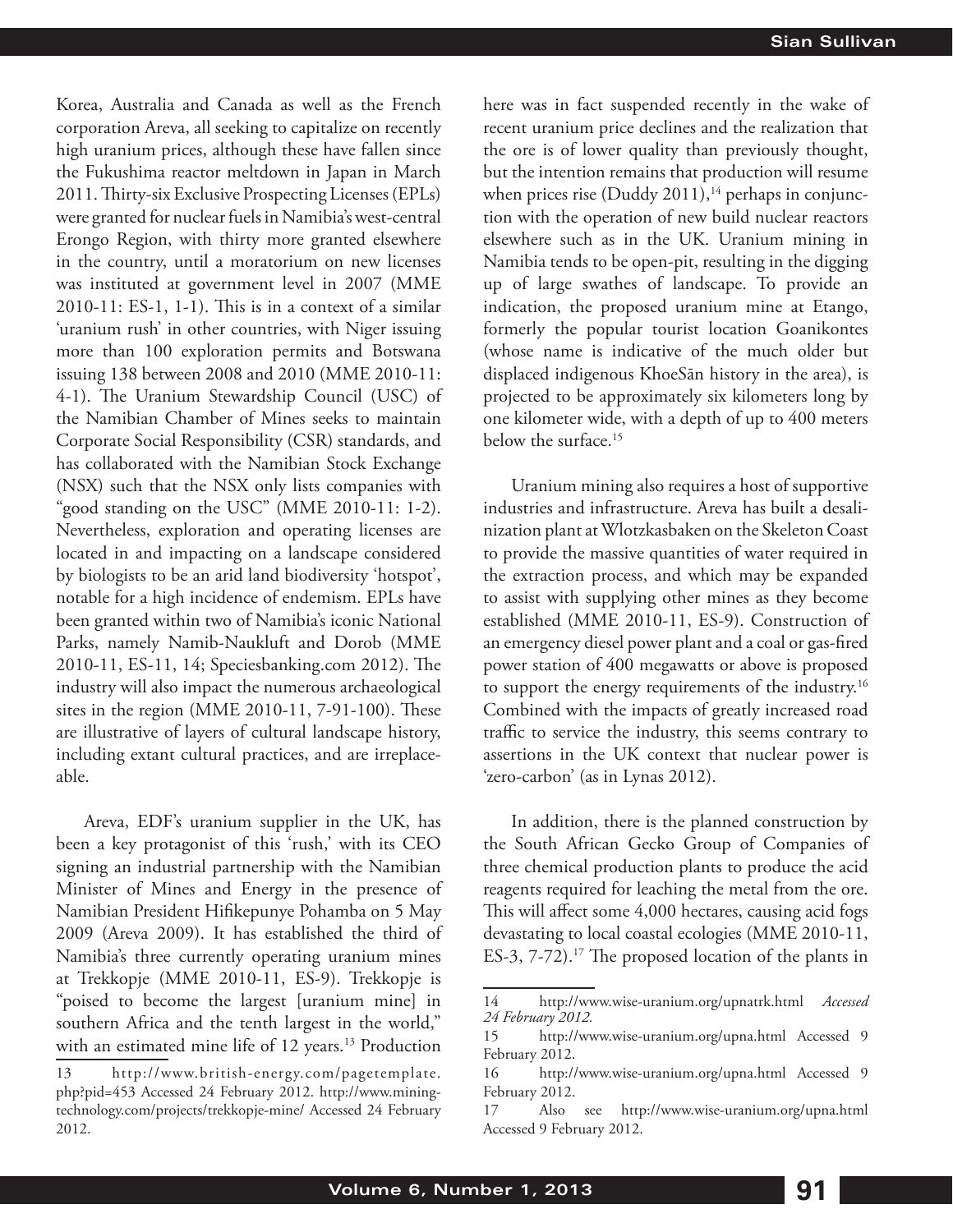Walvis Bay has significant implications for the Walvis Bay Wetland, "considered the most important coastal wetland in Southern Africa and one of the top three in Africa" (The Namibian 2011). The Walvis Bay Wetland is recognized as of International Importance under the intergovernmental Ramsar Convention on Wetlands, to which Namibia has been a signatory since 1995.18 Such effects have been contested by environmentalists to responses by Gecko that they are "pitying prophets of doom who lack the insight to grasp the spectacular future that lies ahead for this incredible country," suggesting that concerned environmentalists "should quietly move aside to allow those who have the vision, both in the public and private spheres, to grow Namibia to its real potential."19 As the surely/ hopefully ironically named company goes on to say, "*you ain't seen nothin' yet*."20This statement seems rather crass in relation to the Gecko Group of Companies' namesake, of which there are some 13 endemic species found in the Central Namib (Integrated Coastal Zone Management Project 1999), with three species, Bradfield's Namib Day Gecko, Namib Ghost Gecko and Banded Barking Gecko, of conservation concern (MME 2010-11, 7.74)*.* The proposed operations of the Gecko Group of Companies will almost certainly impact negatively on individuals and populations of the host of creatures coopted as their brand name.

As noted above, in 2009 a Strategic Environmental (Impact) Assessment (SEA) was commissioned by Namibia's MME, executed by the South African Institute for Environmental Assessment, and funded by the German Federal Ministry for Economic Cooperation and Development. The intention is to propose a common approach towards the management of the 'uranium rush' such that the 'Namib Uranium Province' "will be a living example of how mining can contribute to the achievement of sustainable development" (MME 2010-11, ES-2). Under the most likely scenarios projected in this SEA, it is considered that in the near future Namibia will produce around a third of global uranium supplies. This will significantly enhance "the country's reputation in the mining world," but will also cause cumulative direct habitat loss due to mines and associated infrastructure of perhaps beyond 500 kilometers<sup>2</sup> (MME 2010-11, ES-15, 7-85), depending on which scenario unfolds. A large proportion of this damage is due to "the large areal extent of the Trekkopje mine" established by EDF's suppliers, Areva (MME 2010-11, ES-8, 7-85).

Cognizant of the environmental implications of such an extractive industry, the SEA makes a range of recommendations so as to enable Namibia to "position itself *to capitalise on a 'green' brand of uranium*" (MME 2010-11, 10-1, emphasis added). Various measures thus are proposed to mitigate anticipated and actualizing environmental harm. These include giving specified biodiversity, tourism, and heritage sites 'Red' or 'Yellow Flag' status that will make them off-limits to mining, although with the proviso of "unless an extraordinary mineral deposit of national importance occurs in the area" (MME 2010-11, ES-11). The areas and locations conferred with such status overlap significantly with actual and proposed mining areas. Already, in fact, the Etango uranium mine, to be run by the Australian company Bannermans Ltd., will be constructed in Red and Yellow Flag areas because its size means that it is of greater national economic importance than the protected landscapes already there (ASEC and ERM 2012: viii). Of further concern is a weak legislative structure with, for example, the recently passed Environment Management Act of 2007 including no requirement for companies to construct Environmental Management Plans (EMP) to guide their operations (MME 2010-11, ES-13; regarding the lack of restrictive environmental regulations in Namibia, also see Conde and Kallis 2012; 603). The MME thus asserts that:

It is clear that the developments considered in the three scenarios will be unable to avoid priority biodiversity areas and as there are limited mitigation measures that can be implemented in the desert and because restoration of arid ecosystems is essentially

<sup>18</sup> The list of recognized Ramsar wetlands can be viewed here: http://www.ramsar.org/cda/en/ramsar-about-sites/main/ ramsar/1-36-55\_4000\_0\_\_#, Accessed 1 April 2012.

<sup>19</sup> http://www.gecko.na/corporate/namibia.php Accessed 9 February 2012.

<sup>20</sup> http://www.gecko.na/corporate/namibia.php Accessed 9 February 2012, emphasis in original.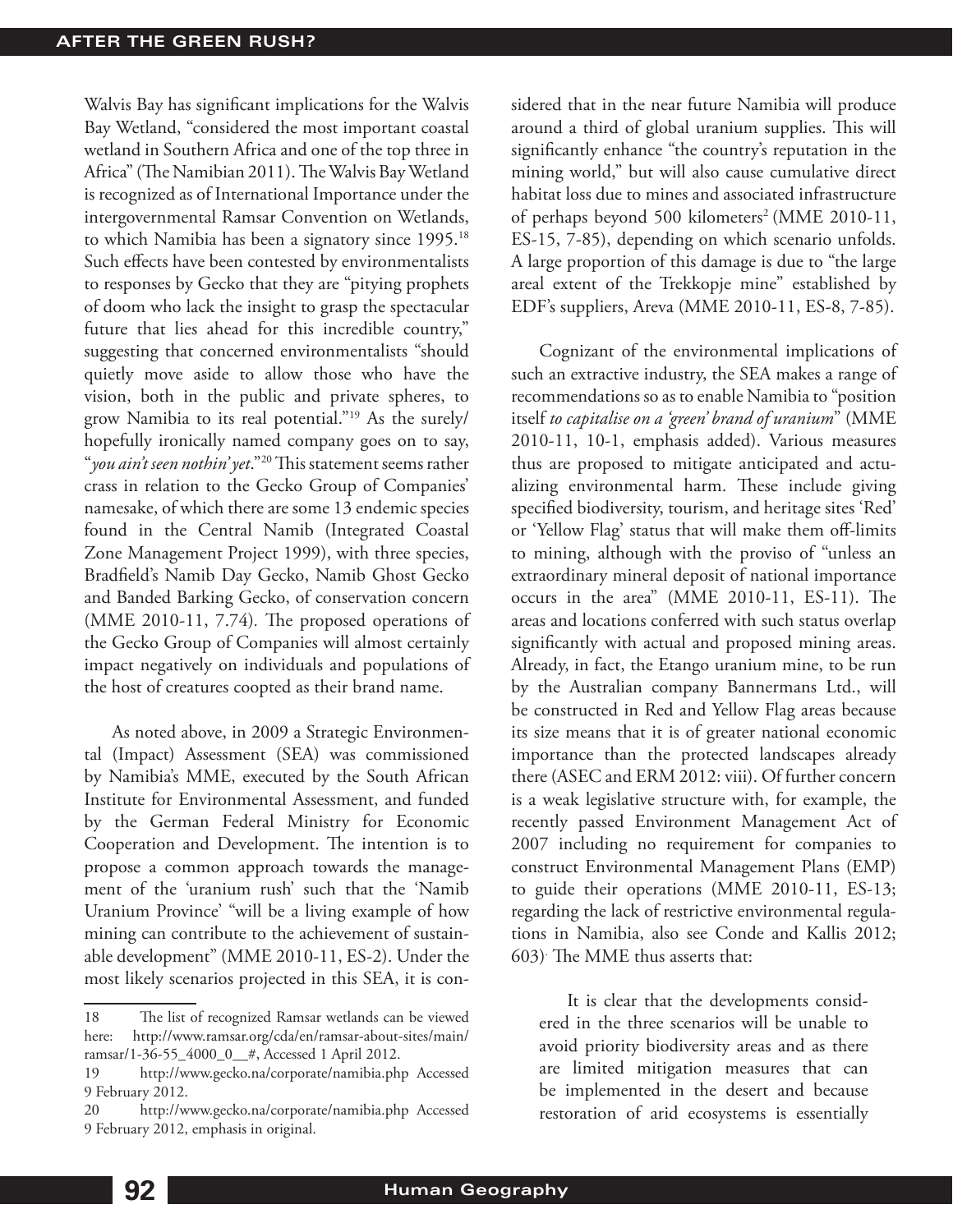untested, *a large residual impact on biodiversity is expected. For this reason it will be essential to include the establishment of sustainable offsets... for many of the proposed developments* (MME 2010-11: 7.89, emphasis added).

Through invoking the mitigation hierarchy, and the principles and standards recommended by BBOP (see above), biodiversity offsets are proposed as a means of compensating for the 'unavoidable' direct loss of species due to projected landscape disturbance, as well as indirectly due to "habitat loss, degradation and fragmentation" and through the proliferation of other related infrastructure such as roads (MME 2010-11, ES-14-15).<sup>21</sup> Thus, "[b]ecause certain impacts are unavoidable, offset areas will be set up and supported by the mining industry" (MME 2010-11: 7-86), with 'aggregated offsets' proposed where mining companies pool rather than individualize their offset investments.

Unlike the Hinkley case above, these have yet to be worked out for specific cases, but already it is hard to see how such offsets could meet additionality criteria. In part, this is because of the very large habitat areas that potentially will be lost due to the direct effects of mining and supporting industries. It is also because the proposed offset locations (which include the Brandberg, Messum Crater, Spitzkoppe and surrounding inselbergs and Namib areas in northwest Kunene) already exist as areas of high ecological and conservation value. As such, their designation as offset areas for the significant environmental harms produced by uranium extraction and accompanying industries will not constitute added environmental and/or conservation value, and certainly not to a degree commensurate with the harms caused.

To bring this 'down-to-earth' a little, let's consider a handful of the life-forms that are being harmed by proposed and current mining developments in

the Central Namib desert, in the course of extracting uranium to supply global demands for uranium power, including at reactors such as the proposed Hinkley C in Somerset. There are the endemic plants, *Adenia pechuelii*, known in English as Elephant's Foot for its unusual growth-form, and the succulent *Hoodia pedicellata*, found in the coastal Namib. The latter is a species already under threat due to intensified harvesting in the wake of the commercialization of associated *Hoodia* species for their appetite-suppressing qualities. There is *Rhoptropus gecko,* one of the gecko species endemic to the central Namib; and the extraordinary plant *Welwitschia mirabilis*, an ancient gymnosperm constituting the only genus in the taxonomic order of Welwitschiales. Some *Welwitschia* individuals may be over 2,000 years old, and many are over 1,000 years (Bornman 1978). *Welwitschia* occurs only in the Namib desert areas of Namibia and southern Angola. There are the Tenebrionid beetles, a constellation of endemic beetles whose innovative adaptations to the specific challenges of their Namib Desert home are the stuff of which natural history legends are made. Twenty-six species of Tenebrionid beetles are endemic to the central Namib, all considered 'threatened.' Finally, and to join company with the threatened barbastelle bat affected by the site preparation works for Hinkley C nuclear power station (as detailed above), is the endemic Namib long-eared bat, *Laephotis namibensis* (MME 2010-11: 7-75). Somewhat poignantly the IUCN Red Data list, which indicates the threat of extinction to known species, lists the Namib long-eared bat as in the category 'Least Concern' because "most of the range is within well protected areas" and "there are no significant threats".22

The MME states that through measures such as biodiversity offsets "companies stand to have a net positive impact on the ecosystems" (MME 2010-11: 7-89). Elsewhere it notes more candidly that "under any of the mining scenarios envisaged, … [economic] benefits will be at the cost of the biophysical environment which will be a net 'loser'" (MME 2010-11, ES-19). Given both the impacts of extractive industry, and the sleight of hand suggesting existing localities

<sup>21</sup> Areva's Trekkopje mine, for example, affects the relatively undisturbed gravel plains of the Central Namib with concentrations of wildlife including springbok and ostrich, dense fields of the endemic succulent shrub *Sarcocaulon marlothii* Engl. (known colloquially as Bushman's candle), as well as one of the most important lichen areas in Namibia (MME 2010-11: 7-79: 7-81: 7-83).

<sup>22</sup> http://www.iucnredlist.org/details/11137/0, Last accessed 18 December 2012.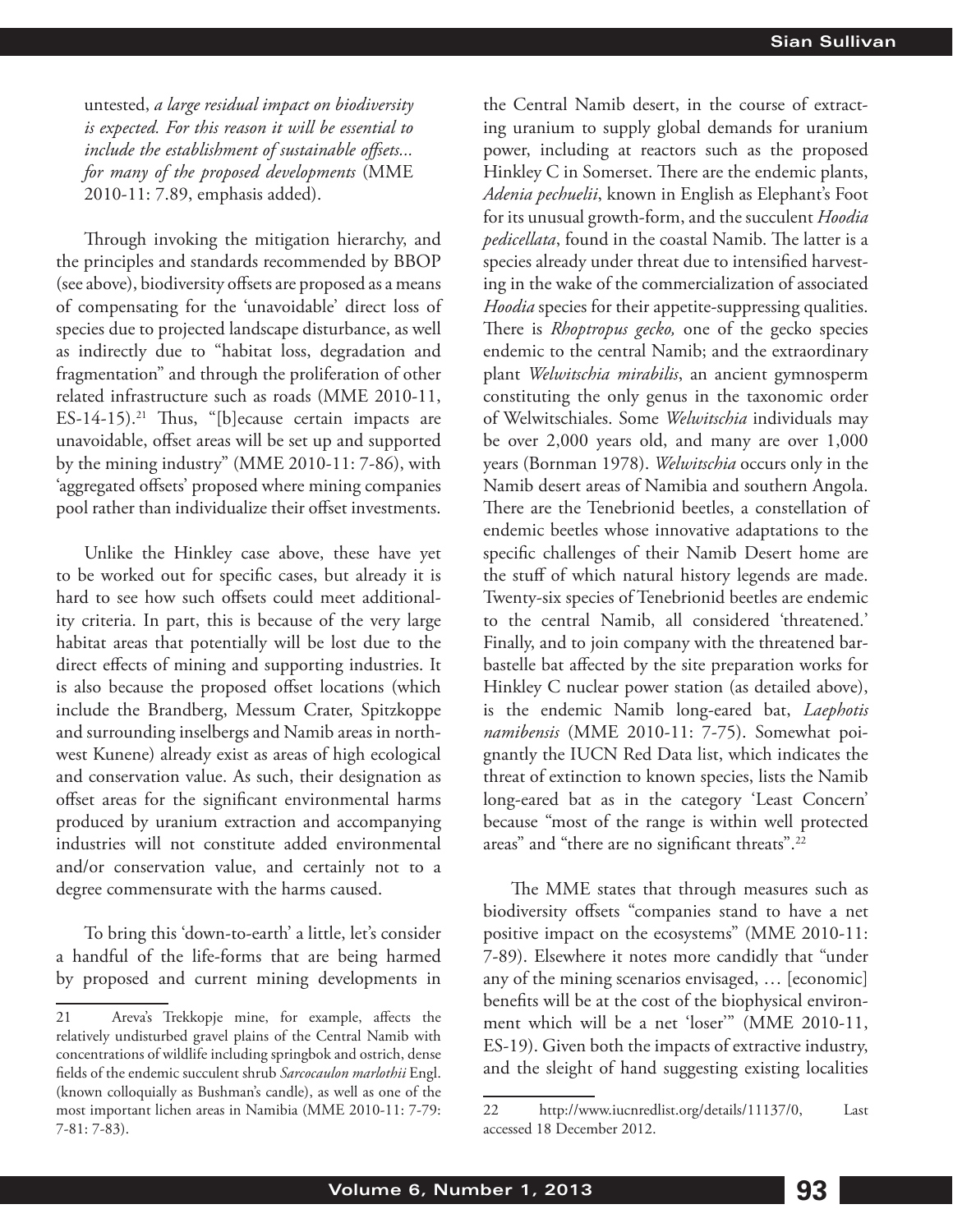of high biodiversity value can serve as offset localities for these impacts, it is hard to see how a net positive ecosystem value can in fact be the outcome of offsetting strategies in this case. It is additionally difficult to see how the projected environmental impacts of support industries such as the chemical reagent plants mentioned above, which will devastate local ecologies both through the production of acid fog and the dumping of production waste to sea, $^{23}$  can be offset to engender anything like 'no net loss.'

#### *Offsetting Radioactive Biodiversity Futures?*

The circuit traced here, that seems likely to connect nuclear power production in Hinkley, Somerset, UK with uranium extraction in the Namib Desert, southern Africa, would not be complete without mention of the increase in above-ground radioactivity with which this assemblage is associated. To summarize and simplify, radioactivity is amplified in this process at three stages. The extraction of uranium brings to the earth's surface radioactive material located naturally in the ground. Through application of toxic chemical agents, the ore is precipitated into a uranium radioactive 'concentrate' known as 'yellow cake,' leaving radioactive mine tailings and other toxic wastes at the sites of extraction, such as in Namibia, the potential effects of which are poorly known by local workers and communities (Conde and Kallis 2012: 605). This yellow cake then goes through an enrichment process elsewhere, so as to separate out the more radioactive uranium 235 fuel, producing uranium 238 as a key by-product. Although referred to as 'depleted uranium' (DU), Uranium 238 is also radioactive and has a very long half-life. It is itself a valuable commodity, because its denseness makes it useful in the construction of artillery shells that can penetrate armor. DU shells vaporize on impact, dispersing radioactive DU dust over wide areas. Recent deployment of DU artillery in the US and UK's war on Iraq has thus been associated with a devastating proliferation of cancers and extreme birth deformities (documented in distressing detail in Jensen 2006: 61-64). Finally, once uranium 235 fuel has been burnt in a nuclear power station such as at Hinkley, it leaves a radioactive cocktail of waste materials. One of these, plutonium, is used in the making of nuclear bombs, and as such is also a valuable commodity created through the nuclear power generation part of the uranium commodity assemblage. Indeed, it is perhaps pertinent to recall that it was the creation and production of plutonium for this very reason during the Second World War arms race that has driven the current legacy of nuclear power.

This amplification of above-ground radioactivity at all stages of the uranium commodity circuitry is of major significance for the cross-scalar flourishing of biodiversity. As well as committing countless future generations of people to finding ways to contain radioactive waste and contamination, the release of radioactivity through extraction and burning of uranium has conservation and evolutionary implications for the other manifestations of life that constitute our companions here on earth. In the case(s) documented above, biodiversity offsets are invoked so as to support the sustenance and expansion of this industry, by contributing conservation rhetoric and technology to ameliorate impacts on biodiversity, seemingly with little thought to the irreversible future pathways that the nuclear industry is committing all species to, including our own. There perhaps is a double perversity to this application of biodiversity conservation logic. It sanctions a reduced transferring forward of past biodiversity significance at sites that are offset, as well as supporting a development trajectory whose tragic consequences for life have already been amply demonstrated. How is it possible to offset such radioactive futures?

# **To Conclude: the 'Calculus of Casualties' in Greening Growth**

As Caroline Seagle (2012) argues, partnerships between mining and conservation corporate actors are becoming heavily mobilized around biodiversity offsets such that mutual interests are satisfied, even as local biodiversity is lost, as is access to this biodiversity and other landscape qualities that are valued by local people (as documented in Conde and Kallis

<sup>23</sup> http://www.wise-uranium.org/upna.html Accessed 9 February 2012.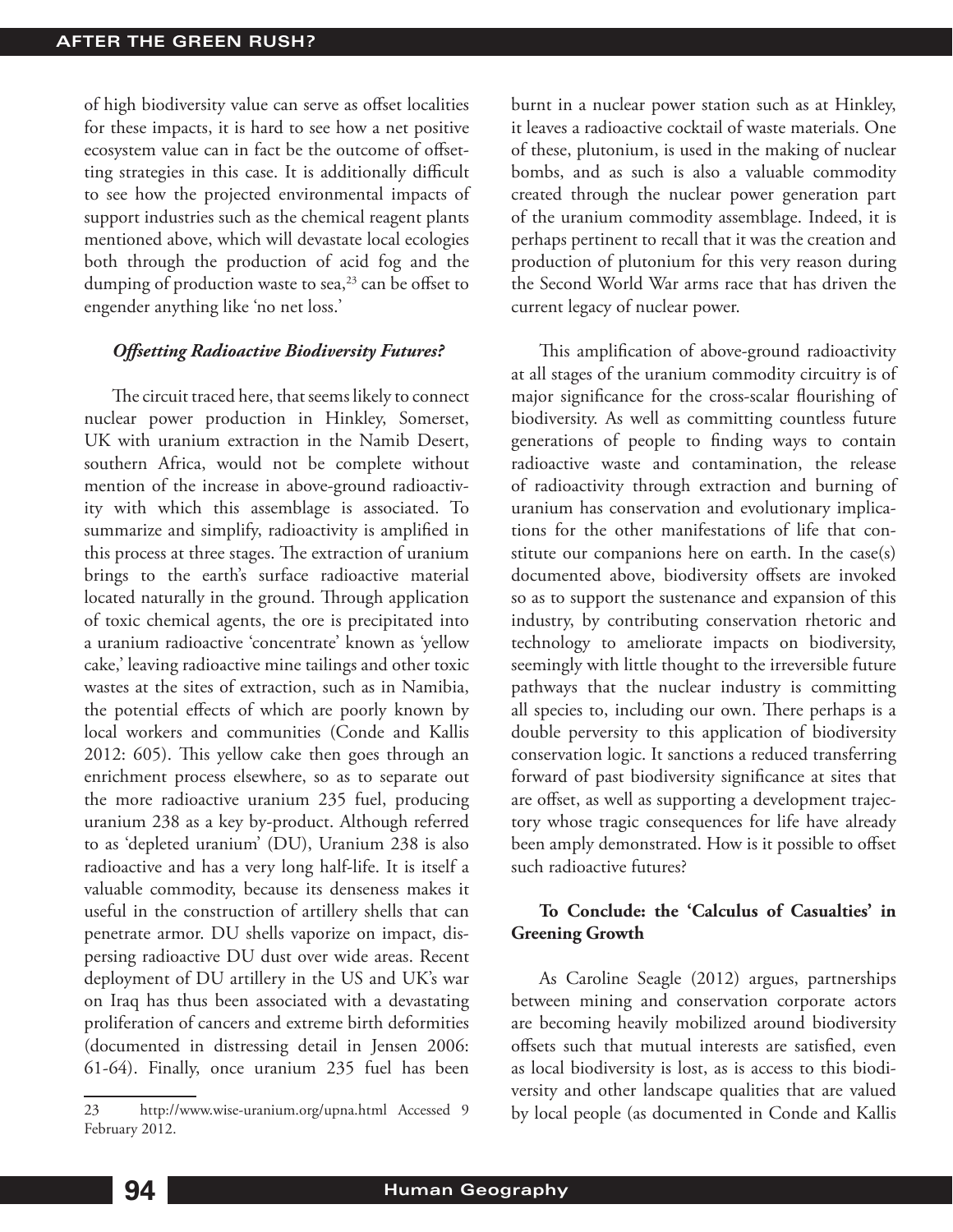2012: 605, 607). As such, biodiversity is being further caught within the calculative rationality associated with neoliberal governmentality, through which processes to be governed become characterised and 'valued' solely in technical terms, in part by screening out any refractory possibilities (Li 2007: 2-6, after Foucault 1991). Choices for offsetting that require development-related environmental harm thus are legitimized, even though they act to close off the options and values of other people (not to mention the individuals and populations of species affected on-site through development). It is thus relevant to understand the contexts, concepts, and power dynamics that serve such choices and to consider their associated socio-ecological effects. The instituting of biodiversity offsets in relation to development interventions clarifies the process whereby choices are made that will both affect and effect the continuing presence of biodiversity entities. They beg the asking of questions that are muted in the offsetting discourse, which at its most stark boils down to calculative judgments regarding how many individuals, populations, species, relationships, etc. are worth the maintenance of corporate mining wealth, the legacy of amplified above-ground radioactive material for management by future generations, the labor of untold workers, and the loss of diverse cultural values associated with these same species and landscapes.

In the "calculus of casualties" (after Jensen 2006: 65) that greens development in the case(s) documented here, individuals and populations of species, in combination with the places, relationships and cultural histories in which they are embedded, constitute some of the casualties, forcing confrontation with the loss of such diversities (cf. Yusoff 2012). As traced above, the calculative mechanisms and devices permitting biodiversity offsets are invoked so as to provide a sense that such interventions are environmentally friendly, even though they are causing significant and long-term environmental harm to long-evolved socio-ecologies of species and local knowledges connected with selected and affected places. The mitigation hierarchy and proposed offsetting mechanisms thus discursively reconfigure the place-based ecological (and social)

casualties associated with specific developments, into positive environmental quantities entrained with the ideal of 'no net loss.' As Fletcher conveys, this strategy acts to foster the simultaneous acknowledgement and denial of real casualties in the *eco-socius*: it provides the ideologically useful fantasy that papers over the potentially disturbing gap between material and symbolic orders (Fletcher forthcoming; Glynos 2012). Derrick Jensen (2006: 65) makes the point more plainly in noting that "... in order for us to maintain our way of living, we must tell lies to each other, and especially to ourselves."

To look beneath the green 'no net loss' rhetoric and pay attention instead to both the offsetting logic and its effects, is to witness the extension of an array of foundational assumptions that seem intrinsically problematic for the sustenance of both biological and cultural diversities. As Carolyn Merchant (1980) detailed some decades ago, critical here is a conceptualization of the earth as a deadened and objectified abstract machine, a perceptual reality that hardened in conjunction with an increasingly industrialized mining endeavor justified intellectually by the elite European Enlightenment thinkers of the early modern era. This thinking is continued in an emerging mining-offsetting culture that conceives of life and land as numbers that can be exchanged through offsetting mechanisms. This very specific, yet universalizing, view of the world as a global ledger of equivalences between localities (cf. Brockington et al. 2008), fabricates exchangeability so as to effect an antiecological (and commodifying) deterritorialization of nature under the guise of enhancing environmental health. The accompanying commodification of new nature artifacts such as biodiversity offsets, – adding to what Karl Polanyi (2001[1944]) called 'fictitious commodities' - completes this new incorporation of nonhuman nature. Through such processes the entrepreneurial corporate world extends its dominion over both environmental health and harm as moneybearing commodities, creating new financial values for measures of environmental health even as it may also be enhancing scarcity in these very same measures (Seagle 2012: 468; Sullivan 2012b: 24-25).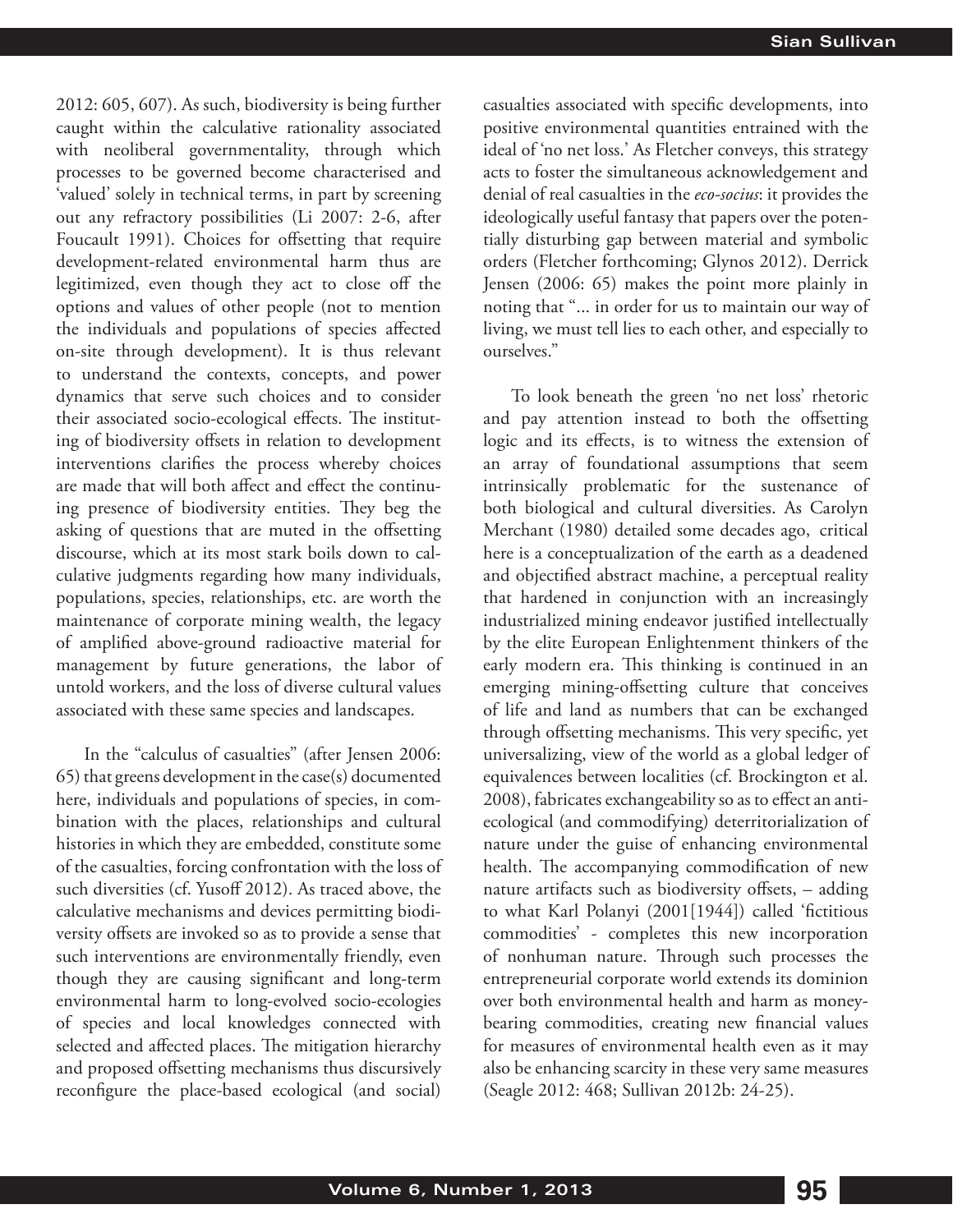Neil Young's song 'After the gold rush', from which I take the title of this paper, contains the evocative line, "Look at Mother Nature on the run..." This seems an apt thought to close with, although it appears to me more as if it is we hypermodern humans who instead are running from nature. In the examples considered here, 'nonhuman nature' and the entities and relationships of which 'it' is comprised are known only by proxy: as numbers, as scores, as interchangeable equivalences, as priced commodities, as resources to be radically transformed so as to conform with the apparently unavoidable dictatorship of economic growth and the market. The instrumentalized landscapes that are thereby created are lonely places. Nature may be 'on the run' from these; but nature's constituents are also being pushed out by contingently empowered decision-makers so as to enhance particular growths. A deepening separation from nonhuman species is being extended in the resultant calculating of nature in terms of numerical, interchangeable and monetized entities. This may indeed constitute an economically productive engagement with contemporary ecocatastrophe. At the same time, it feels to me to be rather far from the (re)calibrations of socionatures that are likely to compose long-term, democratic and relational flourishings of diversity.

#### **References**

Anstee, S. 2008 A mining company perspective *CBD (UN Convention on Biological Diversity) Business.2010* 3(3) 36-38. Online. http://www.cbd.int/ doc/newsletters/news-biz-2008-04/?articleid=167, Last accessed 18 August 2012.

Areva 2009 Mining: Areva and Namibia strengthen their strategic partnership Online. http:// www.areva.com/EN/news-6829/mining-areva-andnamibia-strengthen-their-strategic-partnership.html, Accessed 24 February 2012.

Arsel, M. and B. Büscher. 2012. Nature<sup>™</sup> Inc.: changes and continuities in neoliberal conservation and market-based environmental policy. *Development and Change* 43(1):53-78.

ASEC and ERM. 2012. *Etango Project Environmental and Social Impact Assessment (ESIA)*, draft final report by A. Speiser Environmental Consultants and Environmental Resources Management for Bannerman Mining Resources (Namibia) (Pty) Ltd., online. http://www.erm.com/bannerman\_etango, Accessed 4 April 2012.

Bennett, K. 2010. Additionality: the next step for ecosystem service markets. *Duke Environmental Law and Policy Forum* 20:417-438.

Bornman C 1978 *Welwitschia* Struik, Cape Town

Briggs, B. D. J., D Hill and R Gillespie. 2009. Habitat banking and how it could work in the UK. *Journal for Nature Conservation* 17:112-122.

Brockington, D., R. Duffy, and J. Igoe. 2008. *Nature Unbound: Conservation, Capitalism and the Future of Protected Areas.* London: Earthscan.

Burrows, L. 2011. Proposed biodiversity offsetting for barbastelle bats, Hinkley site preparation works. Appendix B *in* West Somerset Council (WSC) 2011. *Officer's Report for the Application for Planning Permission, ref. 3/32/10/037.* Taunton, West Somerset Council.

BBOP. 2009. *Biodiversity offset design handbook*. Washington, D.C.: Business and Biodiversity Offsets Programme, online. http://www.forest-trends.org/ documents/files/doc\_3126.pdf, Last accessed 18 August 2012.

BBOP. 2012a. *Standard on Biodiversity Offsets.*  Business and Biodiversity Offsets Programme, Forest Trends, online. http://www.forest-trends.org/ documents/files/doc\_3078.pdf, Last accessed 18 August 2012.

BBOP. 2012b. *Resource Paper: No Net Loss and Loss-Gain Calculations in Biodiversity Offsets*. Washington, D.C.: Business and Biodiversity Offsets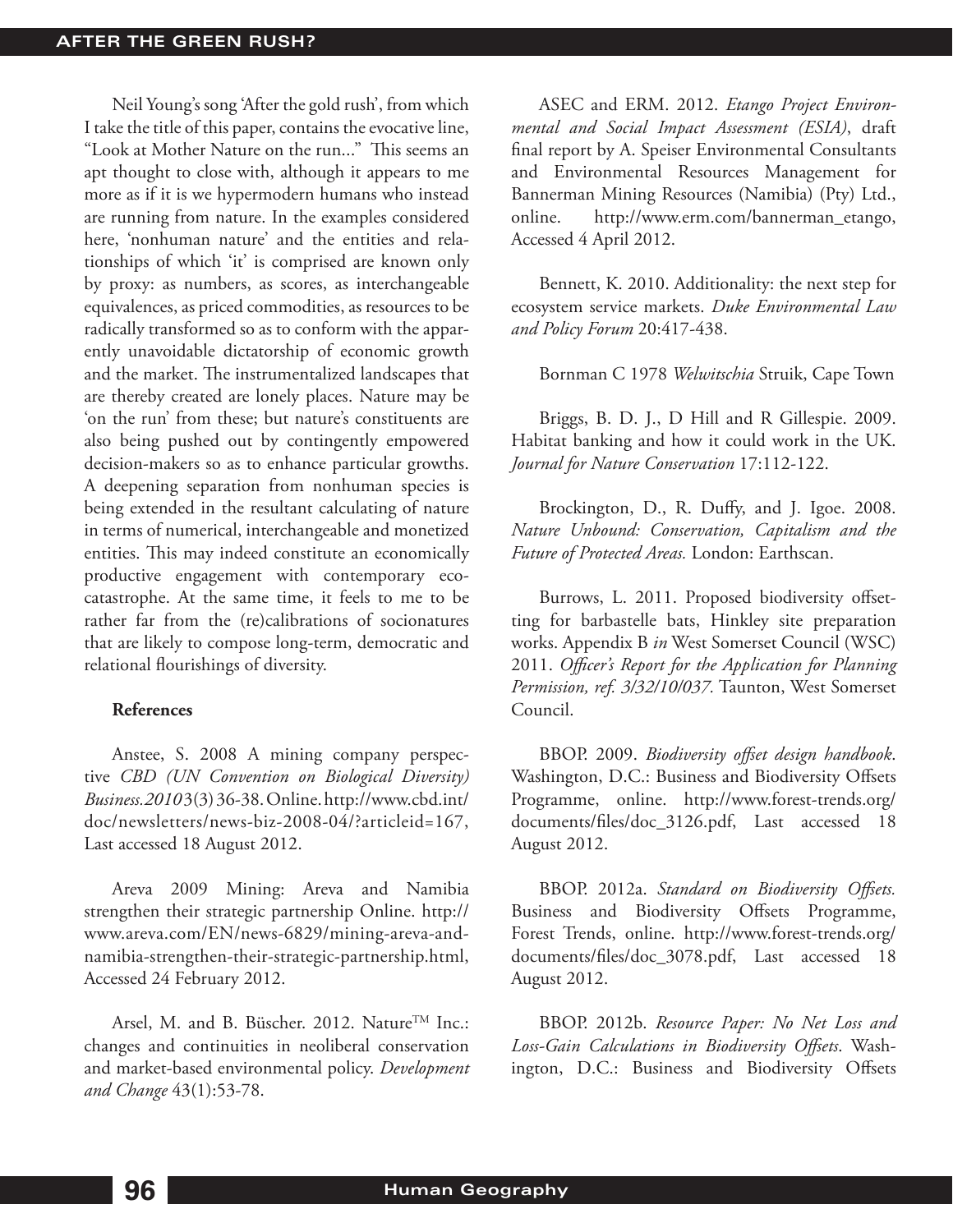Programme. Online. http://www.forest-trends.org/ documents/files/doc\_3103.pdf, Last accessed 18 August 2012.

Callon, M. and F. Muniesa. 2005. Economic markets as calculative collective devices. *Organization Studies* 26(8):1229-1250.

Callon, M. 2006. What does it mean to say economics is performative? *CSI Working Papers Series 5*, online. http://halshs.archives-ouvertes.fr/ docs/00/09/15/96/PDF/WP\_CSI\_005.pdf, Last accessed August 19 2012.

Carrington, D. and Macalister, T. 2012 Nuclear giant EDF postpones decision on new Hinkley Point reactor. *The Guardian* 7 December 2012, online. http://www.guardian.co.uk/business/2012/dec/07/ nuclear-edf-hinkley-point Accessed 7 December 2012.

Carroll, B. and T. Turpin. 2009. *Environmental Impact Assessment Handbook: A Practical Guide for Planners, Developers and Communities*. London: ICE Publishing.

Conde, M. and G. Kallis. 2012. The global uranium rush and its Africa frontier. Effects, reactions and social movements in Namibia. *Global Environmental Change* 22:596-610.

Connor, S. 2012. Plans to build a nuclear fast reactor at Sellafield come a step closer. *The Independent*, 2 April 2012, online. http://www.independent. co.uk/news/science/plans-to-build-a-nuclear-fastreactor-at-sellafield-come-a-step-closer-7608840. html?origin=internalSearch, Last accessed 17 April 2012.

Corson, C. and K. MacDonald. 2012. Enclosing the global commons: the convention on biological diversity and green grabbing. *Journal of Peasant Studies*  39(2):263-283

Crang, M., A. Hughes, N. Gregson, L. Norris, and F. Ahamed. 2012. Rethinking governance and value in commodity chains through global recycling networks. *Transactions of the Institute of British Geographers* doi:10.111/j.1475-5661.2012.00515.x

Curry, P. 2011. *Ecological Ethics: An Introduction 2nd Edition*. Cambridge: Polity.

DEFRA. 2011. *Biodiversity Offsetting Technical Paper: Proposed Metric for the Biodiversity Offsetting Pilot in England.* London: DEFRA. Online. http:// archive.defra.gov.uk/environment/biodiversity/offsetting/documents/110714offsetting-technical-metric. pdf, Last accessed 19 August 2012.

DEFRA. 2012a. *Piloting Biodiversity Offsets*. London: DEFRA. Online. http://www.defra.gov. uk/environment/natural/biodiversity/uk/offsetting/ pilots/, Last accessed 19 August 2012.

DEFRA. 2012b. *Biodiversity Offsetting Pilots Technical Paper: The Metric for the Biodiversity Offsetting Pilot in England.* London: DEFRA. Online. http://www.defra.gov.uk/publications/2012/04/02/ pb13745-bio-tech-paper/, Last accessed 19 August 2012.

de Schutter, O. 2011. The green rush: the global race for farmland and the rights of land users. *Harvard International Law Journal* 52(2):503-559.

Duddy, J.M. 2011. Areva halts Trekkopje uranium development. *The Namibian.* 14 December 2012. Online. http://www.namibian.com.na/index. php?id=28&tx\_ttnews[tt\_news]=91228&no\_ cache=1, Accessed 9 February 2012.

EDF. 2012. EDF announces progress on UK nuclear energy new build and hails Franco-British declaration to strengthen co-operation on energy. Press release online. http://press.edf.com/all-pressreleases/2012/franco-britishsummit-88732.html, Accessed 21 February 2012.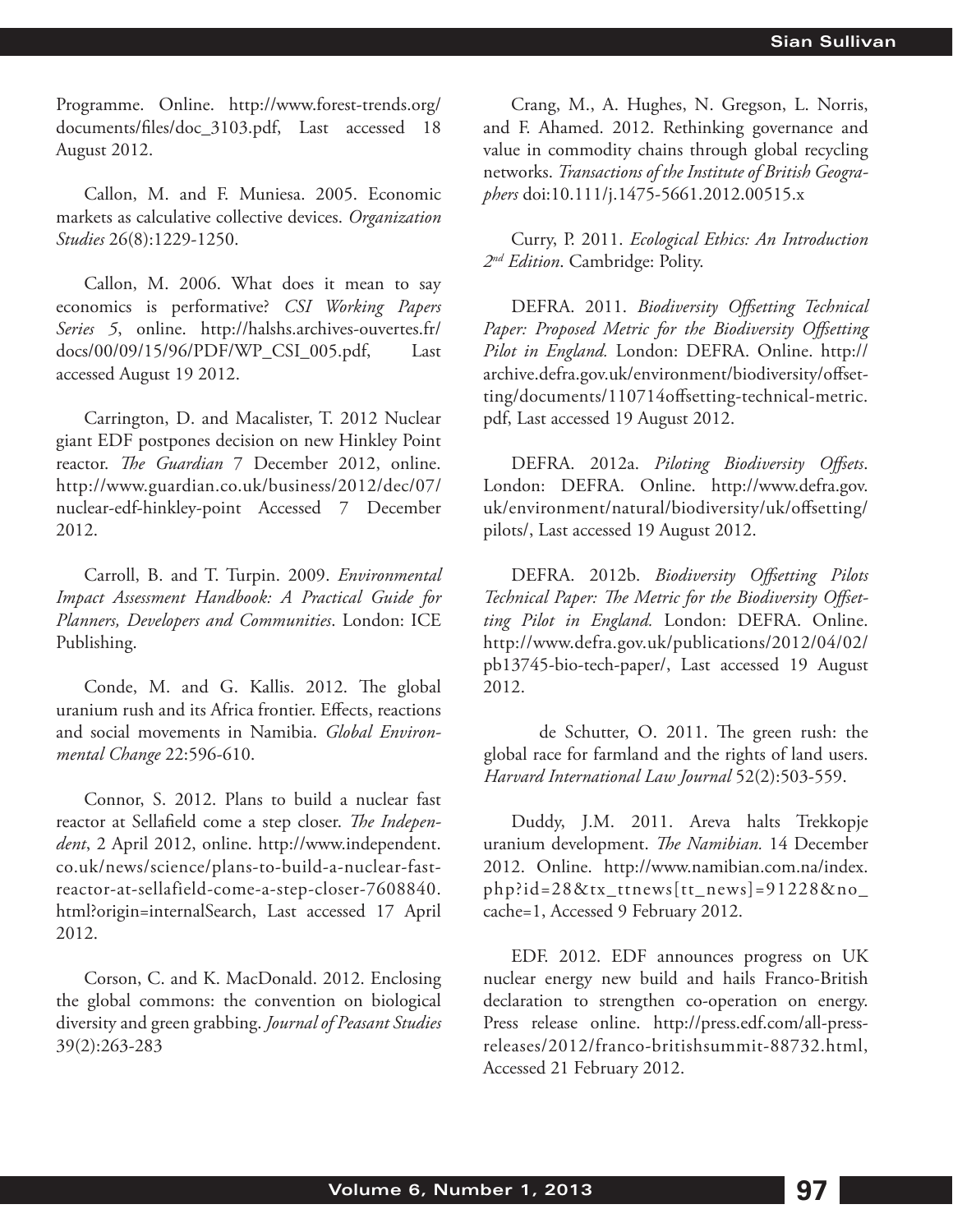#### **After the Green Rush?**

European Commission. 2010. *Green Infrastructure.* Online. http://ec.europa.eu/environment/nature/ info/pubs/docs/greeninfrastructure.pdf, Accessed 18 August 2012.

Fairhead, J., M. Leach, and I. Scoones. 2012 Green grabbing: A new appropriation of nature? *Journal of Peasant Studies,* Special Issue 39(2):237-261.

Fletcher, R. 2012. Capitalizing on chaos: climate change and disaster capitalism *ephemera: theory and politics in organization* 12(1/2):97-112.

Fletcher R. forthcoming. How I learned to stop worrying and love the market: virtualism, disavowel and public secrecy in neoliberal environmental governance. In *Nature™ Inc: New Frontiers of Environmental Conservation in the Neoliberal Age,* edited by B. Büscher, W. Dressler, and R. Fletcher. Tuscon, AZ: University of Arizona Press.

Fletcher, R. and J. Breitling. 2012. Market mechanism or subsidy in disguise? Governing payment for environmental services in Costa Rica. *Geoforum* 43(3):402–411.

Foucualt, M. 1991. Governmentality. In *Michel Foucault: Beyond Structuralism and Hermeneutics*, edited by G. Burchell, C. Gordon and P. Miller. Chicago: University of Chicago Press.

Foucault, M. 2008 [1979]. *The Birth of Biopolitics: Lectures at the Collège de France 1978-1979*. Translated by G. Burchell. Basingstoke: Palgrave Macmillan.

Fox, J. and A. Nino-Murcia. 2005. Status of species conservation banking in the United States. *Conservation Biology* 19(4):996–1007.

GHK and eftec. 2011. *Costing Potential Actions to Offset the Impact of Development on Biodiversity.* Final report for DEFRA. London: GHK Consulting Ltd.

Glynos, J. 2012. The place of fantasy in a critical political economy: the case of market boundaries. *Cardozo Law Review* 33(6):2372-2411.

Hannis, M. and S. Sullivan. 2012. *Offsetting nature? Habitat banking and biodiversity offsets in the English land use planning system.* Weymouth: Green House. Online. http://www.greenhousethinktank. org/files/greenhouse/home/Offsetting\_nature\_inner\_ final.pdf, Last accessed 19 August 2012.

Hodge, I. D. and W. A. Adams. 2012. Neoliberalisation, rural land trusts and institutional blending, *Geoforum* 43(3):472–482.

Holland, J. and K. Rawles. 1996. *The Ethics of Conservation* (Report for the Countryside Council of Wales). Online. www.lancs.ac.uk/depts/philosophy/ awaymave/onlineresources/ethics%20of%20conservation%20\_holland,%20rawles\_.pdf, Last accessed 7 October 2012.

Integrated Coastal Zone Management Project. 1999. *Coastal Profile of the Erongo Region. Windhoek: Ministry of Environment and Tourism.* Online. http://www.the-eis.com/data/literature/Coastal%20 profile%20of%20the%20Erongo%20Region.pdf, Accessed 4 April 2012.

Jensen, D. 2006. *Endgame, Volume 1: The Problem of Civilization.* New York: Seven Stories Press.

Kett, H. 2011. Ensuring mitigation by insuring banks. Online. http://www.ecosystemmarketplace. com/pages/dynamic/article.page.php?page\_ id=8802&section=biodiversity\_market&eod=1, Last accessed 29 March 2012.

Kinahan, J. 1991. *Pastoral Nomads of the Central Namib Desert: The People History Forgot.* Windhoek: Namibia Archaeological Trust.

Kinahan, J. 2000. *Cattle for Beads: The Archaeology of Historical Contact and Trade on the Namib Coast.* University of Uppsala and Windhoek, Dept. of Archaeology & Ancient History and Namibia Archaeological Trust. *Cimbebasia* 17:258-260.

Klein, N. 2007. *The Shock Doctrine: The Rise of Disaster Capitalism.* London: Penguin Books.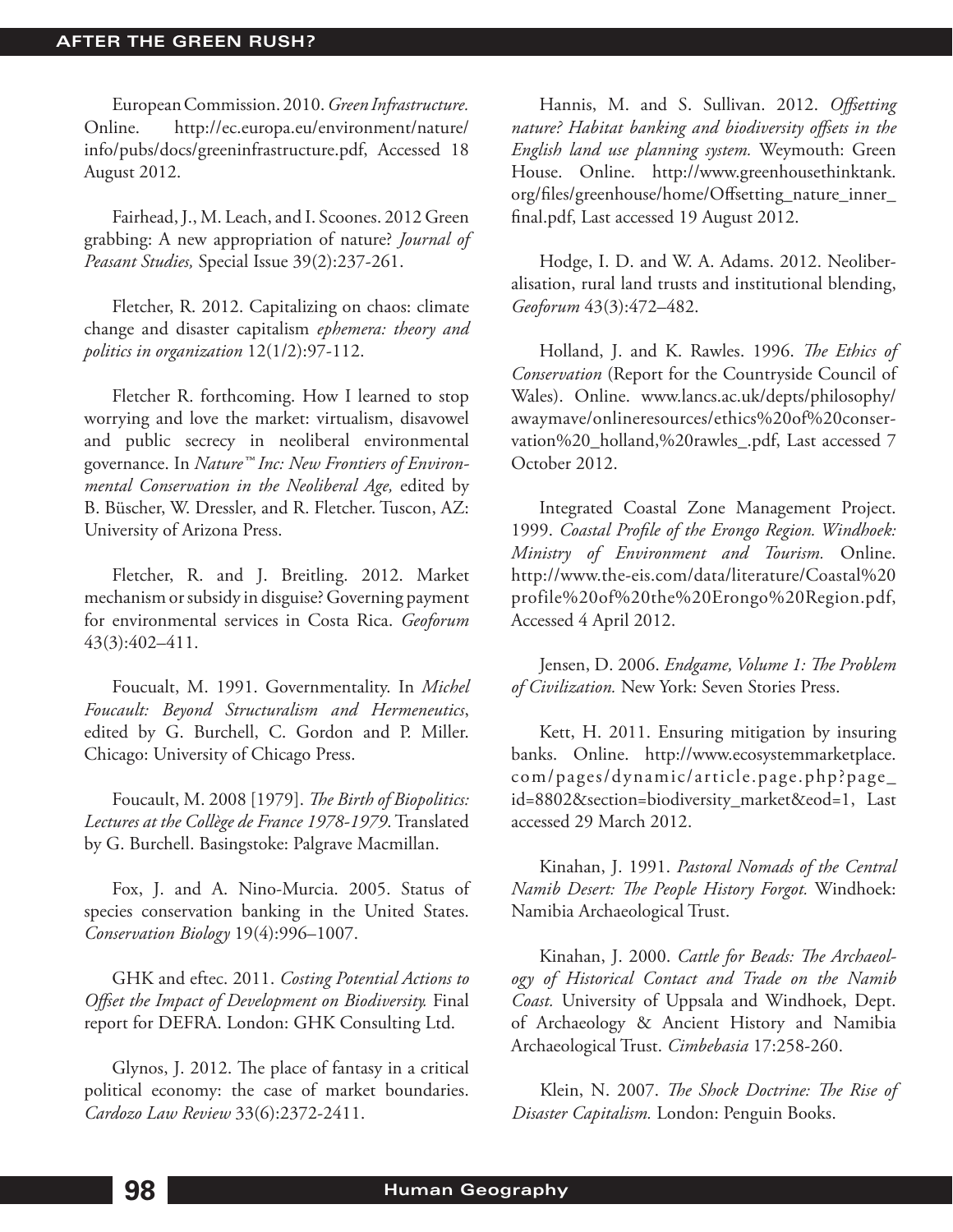Lavan, R. 2008. The green rush, an interview by *The Times* with Zac Goldsmith. Online. http://www.zacgoldsmith.com/article. asp?contentID=191&newsID=80, last accessed 18 August 2012.

Li, T.M. 2007. *The Will to Improve: Governmentality, Development and the Practice of Politics*. London: Duke University Press.

Lohman, L. 2006. *Carbon Trading: A Critical Conversation on Climate Change, Privatisation and Power.* Uppsala: What Next? and Dag Hammarskjöld Centre.

Lovelock. J. 2004. Nuclear power is the only green solution *The Independent.* 24 May 2004. Online. http://www.independent.co.uk/opinion/commentators/james-lovelock-nuclear-power-is-the-only-greensolution-6169341.html, Accessed 19 February 2012.

Lynas, M. 2012. This nuclear deal is good for Britain and the battle against climate change. *The Guardian.* 17 February 2012. Online. http://www. guardian.co.uk/commentisfree/2012/feb/17/nucleardeal-britain-climate-change, Accessed 17 February 2012.

MacDonald, C. 2008. *Green Incorporated: An Environmental Insider Reveals How a Good Cause Has Gone Bad.* Guilford: The Lyons Press.

Mackenzie, D. and Y. Millo. 2003. Constructing a market, performing theory: the historical sociology of a financial derivatives exchange. *American Journal of Sociology* 109(1):107-145.

Merchant, C. 1980. *The Death of Nature: Women, Ecology and the Scientific Revolution.* New York: Harper and Row.

Monbiot, G. 2011. Why must UK have to choose between nuclear and renewable energy? *The Guardian.* 27 May 2011. Online. http://www.guardian.

co.uk/environment/georgemonbiot/2011/may/27/ why-choose-nuclear-renewable-energy, Accessed 19 February 2012.

MME 2010-11 *Strategic Environmental Impact Assessment (SEA) for the Central Namib Uranium Rush*. Windhoek: Ministry of Mines and Energy (MME), South African Institute for Environmental Assessment, and the German Federal Ministry for Economic Cooperation and Development.

Pawliczek, J. and S. Sullivan. 2011. Conservation and concealment in SpeciesBanking.com, US: an analysis of neoliberal performance in the species offsetting industry. *Environmental Conservation* 38(4):435-444 Themed Issue on Payments for Ecosystem Services.

Polanyi, K. 2001 [1944]. *The Great Transformation: The Political and Economic Origins of Our Time.*  Boston: Beacon Press.

Press Association. 2012. David Cameron in France to sign nuclear power deal. *The Guardian.* 17 February 2012. Online. http://www.guardian.co.uk/ politics/2012/feb/17/david-cameron-france-nuclearpower, Accessed 17 February 2012.

Pricewaterhousecoopers, BBOP and UNEP FI. 2010. *Biodiversity Offsets and the Mitigation Hierarchy: A Review of Current Application in the Banking Sector.* Online. http://www.unepfi.org/fileadmin/ documents/biodiversity\_offsets.pdf, Last accessed 18 August 2012.

Robertson, M. 2004. The neoliberalization of ecosystem services: wetland mitigation banking and problems in environmental governance. *Geoforum* 35:361–373.

Robertson, M. M. 2006. The nature that capital can see: science, state, and market in the commodification of ecosystem services. *Environment and Planning D: Society and Space* 24:367–387.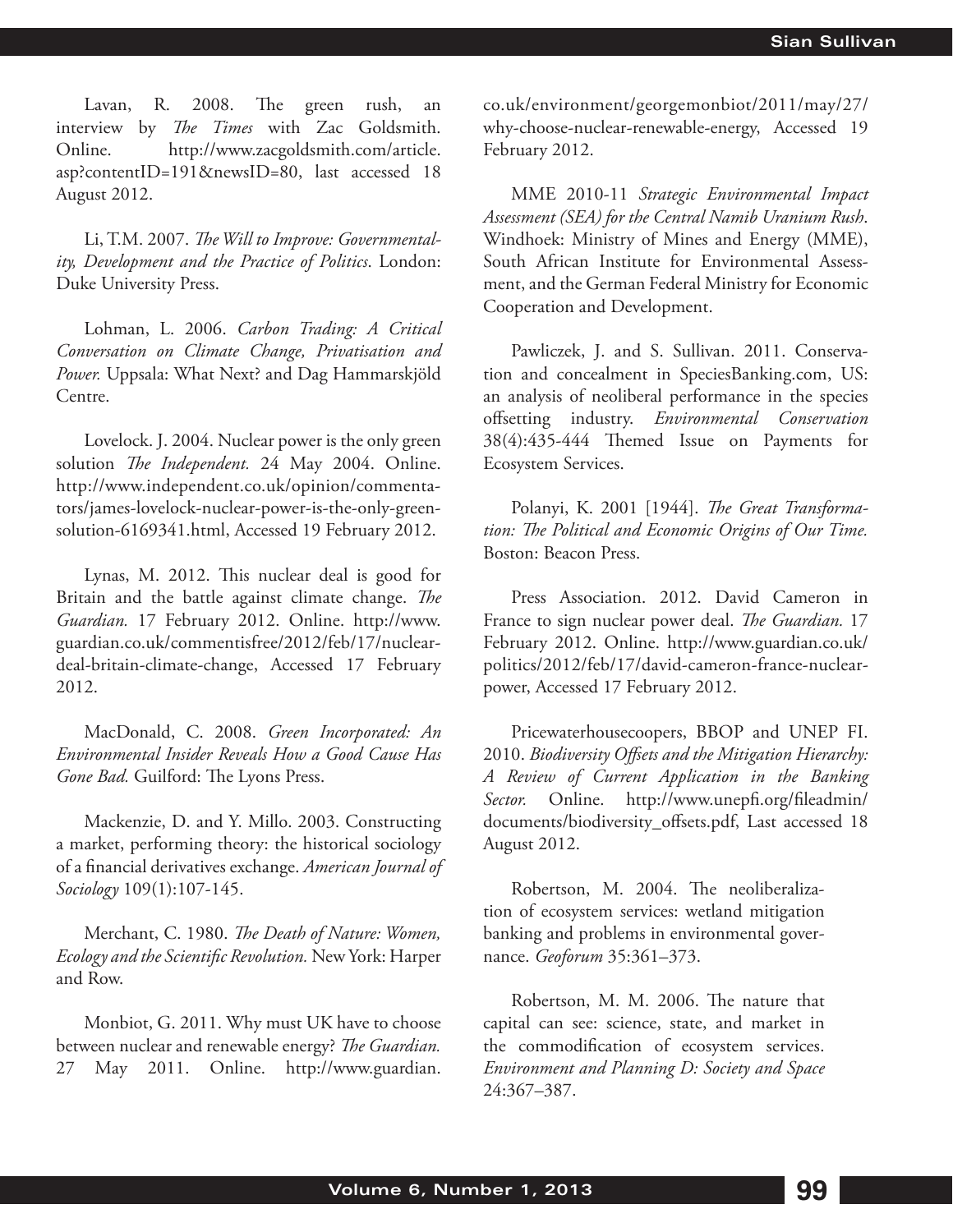#### **After the Green Rush?**

Robertson, M. 2011. Measurement and alienation: making a world of ecosystem services. *Transactions of the Institute of British Geographers* 37(3):386-401.

Robertson, M and N. Hayden. 2008. Evaluation of a market in wetland credits: entrepreneurial wetland banking in Chicago. *Conservation Biology* 22(3):636–646.

Rowell, A. 1996. *Green Backlash: Global Subversion of the Environment Movement.* London: Routledge.

Seagle, C. 2012. Inverting the impacts: Mining, conservation and sustainability claims near the Rio Tinto/QMM ilmenite mine in Southeast Madagascar. *Journal of Peasant Studies* 39(2):447-477.

Speciesbanking.com. 2012. Can Namibia balance mining and nature? Online. http://us.speciesbanking. com/pages/dynamic/article.page.php?page\_ id=8957&eod=1, Accessed 9 February 2012.

Sukdhev, P. 2010. Preface. In *The Economics of Ecosystems and Biodiversity: Ecological and Economic Foundations,* edited by P. Kumar, xvii-xxvii. London: Earthscan.

Sullivan, S. 2009. Green capitalism, and the cultural poverty of constructing nature as serviceprovider. *Radical Anthropology* 3:18-27.

Sullivan, S. 2010a. The environmentality of 'Earth Incorporated:' on contemporary primitive accumulation and the financialisation of environmental conservation, presented at the international conference *A Brief Environmental History of Neoliberalism*, Lund University, Sweden, May 2010.

Sullivan, S. 2010b. 'Ecosystem service commodities' – a new imperial ecology? Implications for animist immanent ecologies, with Deleuze and Guattari. *New Formations: A Journal of Culture/Theory/Politics*  69:111-128, Special issue entitled *Imperial Ecologies.*

Sullivan S 2012a Banking nature? The spectacular financialisation of environmental conservation *Antipode* doi: 10.1111/j.1467-8330.2012.00989.x

Sullivan, S. 2012. *Financialisation, Biodiversity Conservation and Equity: Some Currents and Concerns*. Environment and Development Series 16, Third World Network, Penang, Malaysia.

ten Kate, K. 2003. *Biodiversity Offsets: Mileage, Methods and (Maybe) Markets. Background Paper for Discussion at Katoomba VI Private Meeting*. Insight Investment. Online. http://www.forest-trends.org/ documents/files/doc\_659.pdf, Last accessed 18 August 2012.

ten Kate, K., J. Bishop, and R. Bayon. 2004. *Biodiversity Offsets: Views, Experience, and the Business Case*. IUCN, Gland, Switzerland and Cambridge, UK and Insight Investment, London, UK. Online. http:// cmsdata.iucn.org/downloads/bdoffsets.pdf, Last accessed 18 August 2012.

The Namibian. 2011. Celebrate world wetlands day. *The Namibian.* 28 January 2011. Online. http:// www.namibian.com.na/index.php?id=28&tx\_ ttnews[tt\_news]=77344&no\_cache=1, Accessed 1 April 2012.

UNEP 2011. *Towards a Green Economy: Pathways to Sustainable Development and Poverty Eradication.*  United Nations Environment Programme, www. unep.org/greeneconomy

Utility Week. 2012. Sarkozy and Cameron sign nuclear deal but all is not well in Somerset. *Utility Week.* 17 February 2012. Online. http://www.utilityweek.co.uk/news/news\_story.asp?id=196537&title=S arkozy+and+Cameron+sign+nuclear+deal+but+all+is +not+well+in+Somerset, Accessed 17 February 2012.

Vatn, A., D. N. Barton, H. Lindhjem, S. Movik, I. Ring and R Santos. 2011. Can markets protect biodiversity? An evaluation of different financial